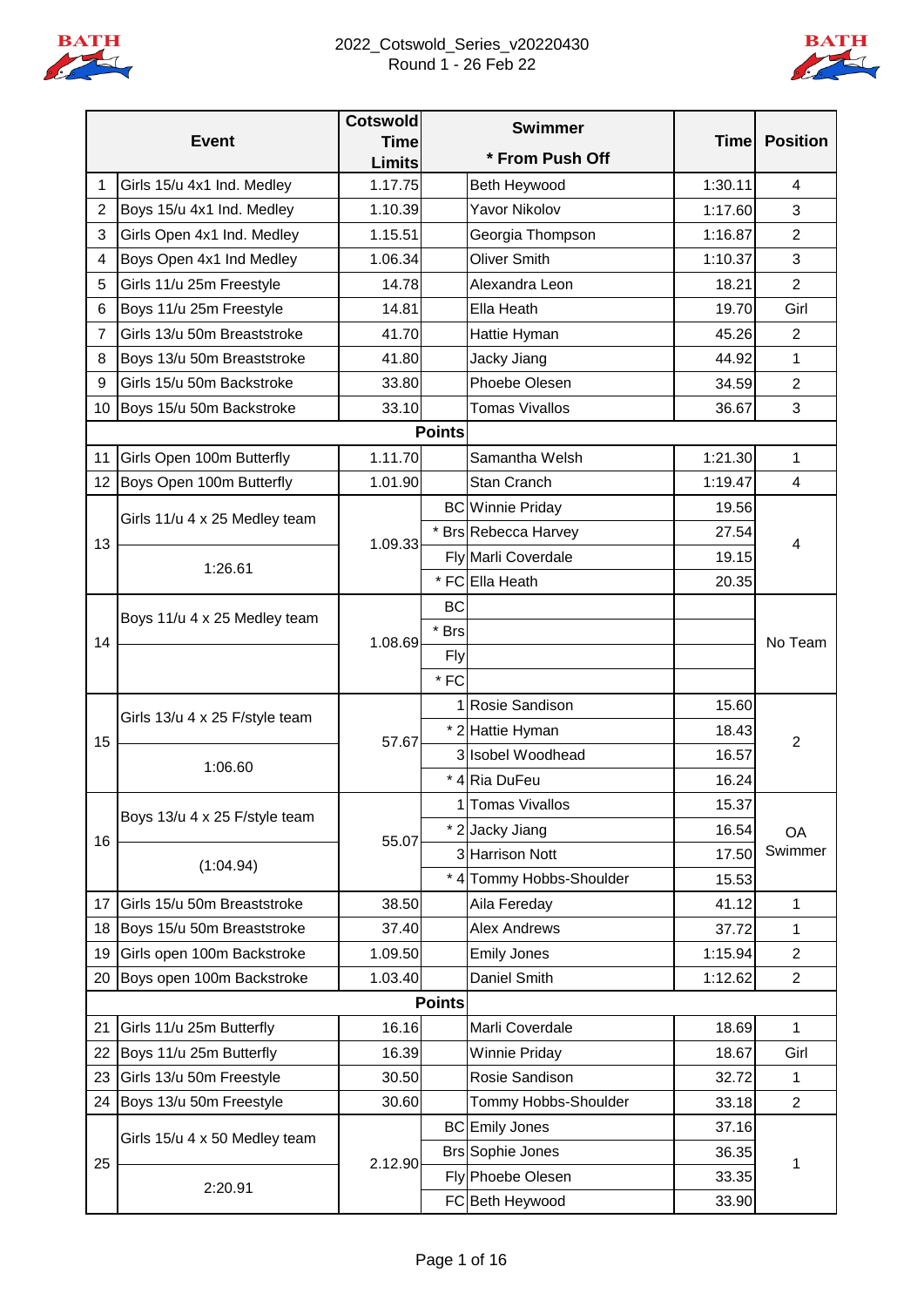

#### 2022\_Cotswold\_Series\_v20220430 Round 1 - 26 Feb 22



|    | <b>Event</b>                   | <b>Cotswold</b><br><b>Time</b> |               | <b>Swimmer</b>            | <b>Time</b> | <b>Position</b> |
|----|--------------------------------|--------------------------------|---------------|---------------------------|-------------|-----------------|
|    |                                | <b>Limits</b>                  |               | * From Push Off           |             |                 |
|    |                                |                                |               | <b>BC</b> Harrison Nott   | 44.43       |                 |
|    | Boys 15/u 4 x 50 Medley team   |                                |               | <b>Brs Alex Andrews</b>   | 38.66       |                 |
| 26 |                                | 2.02.60                        |               | Fly Tomas Vivallos        | 34.96       | DQ              |
|    | (2:27.50)                      |                                |               | <b>FC</b> Yavor Nikolov   | 29.43       |                 |
|    |                                |                                |               | <b>BC</b> Phoebe Olesen   | 35.59       |                 |
|    | Girls Open 4 x 50 Medley team  | 2.11.07                        |               | Brs Georgia Thompson      | 40.72       |                 |
| 27 |                                |                                |               | Fly Samantha Welsh        | 34.36       | 1               |
|    | 2:20.63                        |                                |               | FC Grace Burn             | 30.14       |                 |
|    |                                |                                |               | <b>BC</b> Tomas Vivallos  | 37.87       |                 |
| 28 | Boys Open 4 x 50 Medley team   | 1.59.44                        |               | <b>Brs</b> Daniel Smith   | 36.96       |                 |
|    | 2:13.63                        |                                |               | Fly Oliver Smith          | 31.25       | 3               |
|    |                                |                                |               | FC Stan Cranch            | 27.71       |                 |
| 29 | Girls 11/u 25m Backstroke      | 18.12                          |               | Winnie Priday             | 18.45       | 1               |
| 30 | Boys 11/u 25m Backstroke       | 18.22                          |               | Rebecca Harvey            | 23.93       | Girl            |
|    |                                |                                | <b>Points</b> |                           |             |                 |
| 31 | Girls 13/u 50m Butterfly       | 35.00                          |               | Ria DuFeu                 | 36.41       | 2               |
| 32 | Boys 13/u 50m Butterfly        | 35.50                          |               | <b>Harrison Nott</b>      | 44.16       | 3               |
| 33 | Girls 15/u 50m Freestyle       | 29.30                          |               | Sophie Jones              | 30.11       | 1               |
| 34 | Boys 15/u 50m Freestyle        | 28.10                          |               | <b>Alex Andrews</b>       | 30.23       | 1               |
| 35 | Girls Open 100m Breaststroke   | 1.22.10                        |               | Georgia Thompson          | 1:31.86     | 1               |
| 36 | Boys Open 100m Breaststroke    | 1.13.90                        |               | Daniel Smith              | 1:22.07     | $\overline{2}$  |
|    | Girls 11/u 4 x 25 F/style team |                                |               | 1 Marli Coverdale         | 17.30       |                 |
| 37 |                                | 59.12                          |               | * 2 Alexandra Leon        | 19.42       | 3               |
|    | 1:15.10                        |                                |               | 3 Ella Heath              | 20.61       |                 |
|    |                                |                                |               | * 4 Winnie Priday         | 18.00       |                 |
|    | Boys 11/u 4 x 25 F/style team  |                                | 1             |                           |             |                 |
| 38 |                                | 59.24                          | * 2           |                           |             | No Team         |
|    |                                |                                | 3             |                           |             |                 |
|    |                                |                                | $*4$          |                           |             |                 |
|    | Girls 13/u 4 x 25 Medley team  |                                |               | <b>BC</b> Rosie Sandison  | 19.05       |                 |
| 39 |                                | 1.04.60                        |               | * Brs Aila Fereday        | 20.14       | 1               |
|    | 1:12.63                        |                                |               | Fly Ria DuFeu             | 17.00       |                 |
|    |                                |                                |               | * FC Isobel Woodhead      | 16.53       |                 |
|    | Boys 13/u 4 x 25 Medley team   |                                |               | <b>BC</b> Harrison Nott   | 22.25       |                 |
| 40 |                                | 1.02.14                        |               | * Brs Jacky Jiang         | 22.93       | <b>OA</b>       |
|    |                                |                                |               | <b>Fly Alex Andrews</b>   | 17.71       | Swimmer         |
|    | (1:18.53)                      |                                |               | * FC Tommy Hobbs-Shoulder | 15.64       |                 |
|    |                                |                                |               |                           |             |                 |
| 41 | Girls 15/u 50m Butterfly       | 32.50                          |               | Phoebe Olesen             | 33.95       | 1               |
| 42 | Boys 15/u 50m Butterfly        | 31.50                          |               | <b>Yavor Nikolov</b>      | 36          | DQ              |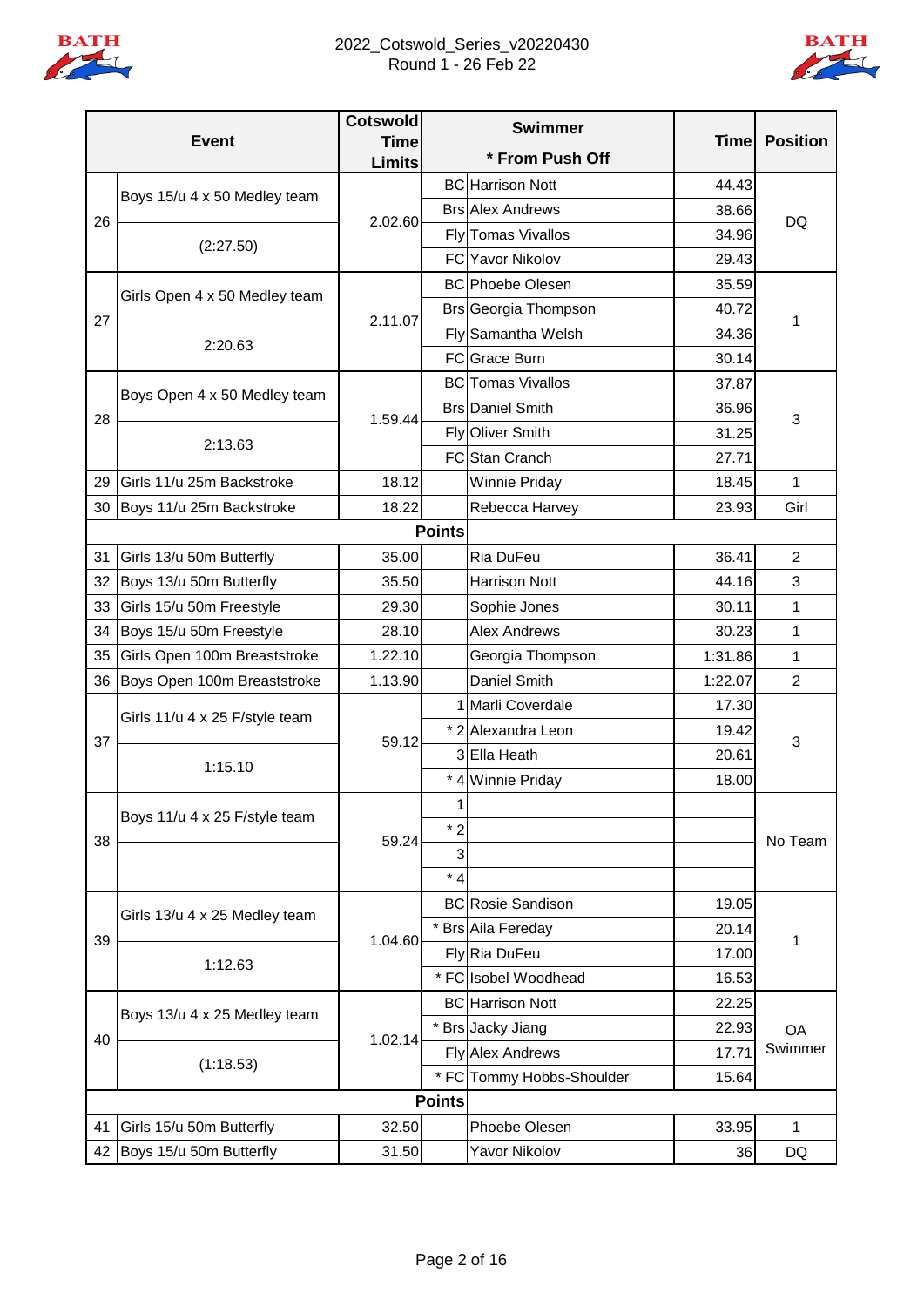

## 2022\_Cotswold\_Series\_v20220430 Round 1 - 26 Feb 22



|    |                                  | <b>Cotswold</b>              | <b>Swimmer</b>         |             |                         |
|----|----------------------------------|------------------------------|------------------------|-------------|-------------------------|
|    | <b>Event</b>                     | <b>Time</b><br><b>Limits</b> | * From Push Off        | <b>Time</b> | <b>Position</b>         |
| 43 | Girls Open 100m Freestyle        | 1.02.10                      | Grace Burn             | 1:06.37     | 1                       |
| 44 | Boys Open 100m Freestyle         | 55.30                        | <b>Oliver Smith</b>    | 1:00.72     | $\overline{c}$          |
| 45 | Girls 11/u 25m Breaststroke      | 20.27                        | Rebecca Harvey         | 27.13       | $\overline{\mathbf{4}}$ |
| 46 | Boys 11/u 25m Breaststroke       | 19.27                        | Alexandra Leon         | 25.72       | $\overline{c}$          |
| 47 | Girls 13/u 50m Backstroke        | 36.60                        | Isobel Woodhead        | 40.51       | $\overline{2}$          |
| 48 | Boys 13/u 50m Backstroke         | 36.00                        | Jacky Jiang            | 42.23       | 1                       |
|    |                                  |                              | 1 Phoebe Olesen        | 30.5        |                         |
| 49 | Girls 15/u 4 x 50 F/style team   | 1.58.80                      | 2Beth Heywood          | 34.22       | 1                       |
|    | 2:07.33                          |                              | 3 Emily Jones          | 31.96       |                         |
|    |                                  |                              | 4 Sophie Jones         | 30.15       |                         |
|    | Boys 15/u 4 x 50 F/style team    |                              | 1 Yavor Nikolov        | 30.83       |                         |
| 50 |                                  | 1.49.20                      | 2 Alex Andrews         | 34.32       | 1                       |
|    | 2:05.91                          |                              | 3 Tomas Vivallos       | 29.90       |                         |
|    |                                  |                              | 4 Tommy Hobbs-Shoulder | 30.95       |                         |
|    | Girls Open 4 x 50 Freestyle team |                              | 1 Georgia Thompson     | 30.28       |                         |
| 51 |                                  | 1.57.21                      | 2 Samantha Welsh       | 31.68       | 1                       |
|    | 2:02.81                          |                              | 3 Grace Burn           | 30.68       |                         |
|    |                                  |                              | 4 Phoebe Olesen        | 30.17       |                         |
|    | Boys Open 4 x 50 Freestyle       |                              | 1 Stan Cranch          | 27.15       | 1                       |
| 52 | team                             | 1.46.98                      | 2 Daniel Smith         | 28.72       |                         |
|    | 1:51.94                          |                              | 3 Yavor Nikolov        | 28.78       |                         |
|    |                                  |                              | 4 Oliver Smith         | 27.25       |                         |
|    |                                  |                              | 1 Marli Coverdale      | 17.56       |                         |
|    | Mixed Cannon 8 x 25              |                              | * 2 Alexandra Leon     | 20.57       |                         |
|    |                                  |                              | 3 Ria DuFeu            | 16.07       |                         |
| 53 |                                  | --                           | * 4 Jacky Jiang        | 18.08       | $\overline{2}$          |
|    |                                  |                              | 5 Sophie Jones         | 14.42       |                         |
|    | 2:08.66                          |                              | * 6 Tomas Vivallos     | 14.21       |                         |
|    |                                  |                              | 7 Grace Burn           | 14.50       |                         |
|    |                                  |                              | * 8 Stan Cranch        | 13.22       |                         |
|    |                                  | <b>Final Points</b>          |                        |             |                         |
|    |                                  |                              |                        |             |                         |
|    | <b>Bath Dolphin</b>              | 141                          | Cwmbran                | 150         |                         |
|    | Cheddar Kingfishers              | 110                          | <b>Taunton Deane</b>   | 106         |                         |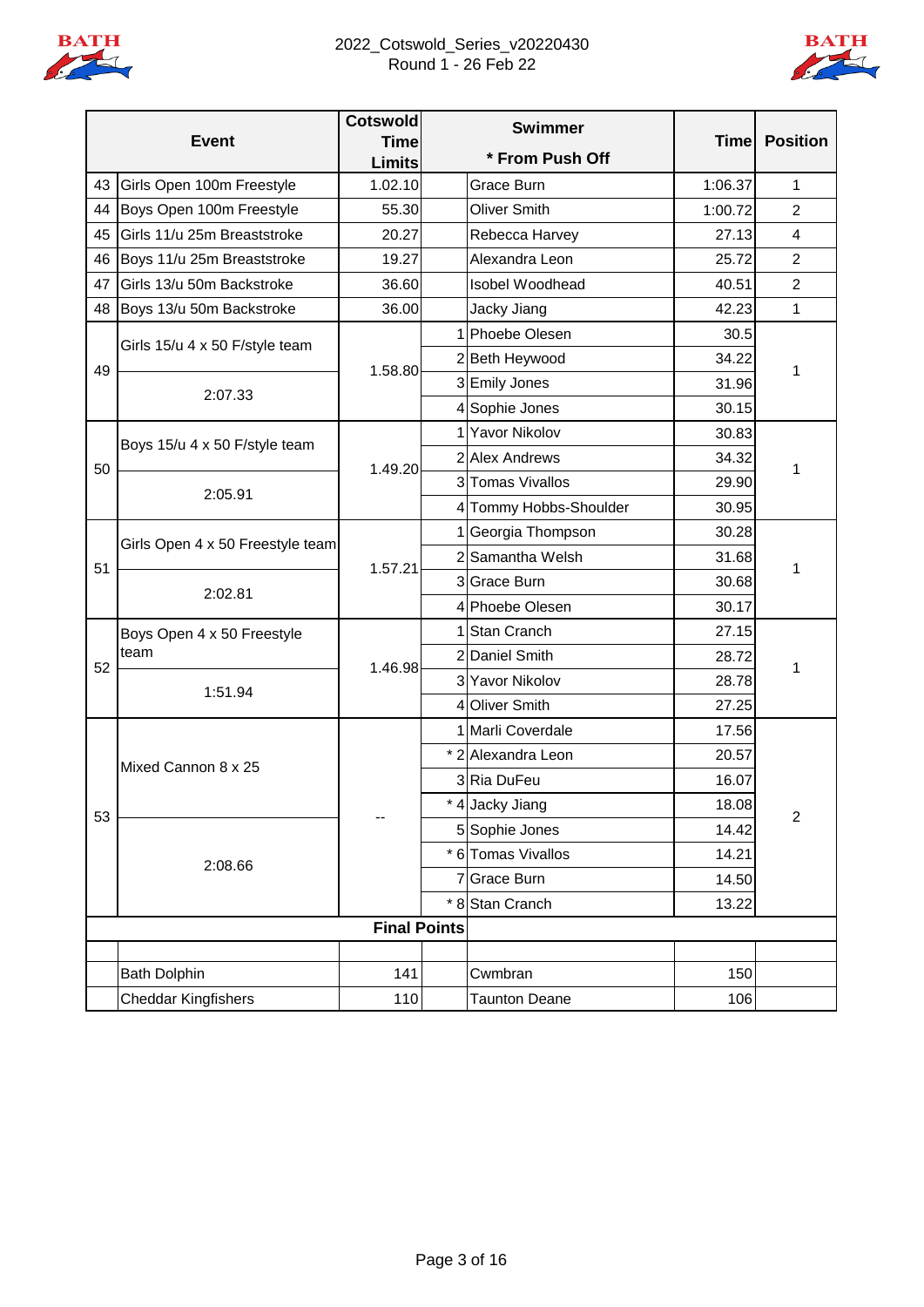

#### 2022\_Cotswold\_Series\_v20220430 Round 3 - 12 Mar 22



|                |                                              | <b>Cotswold</b>              |               | <b>Swimmer</b>           |             |                 |
|----------------|----------------------------------------------|------------------------------|---------------|--------------------------|-------------|-----------------|
|                | <b>Event</b>                                 | <b>Time</b><br><b>Limits</b> |               | * From Push Off          | <b>Time</b> | <b>Position</b> |
| 1              | Girls 15/u 4x1 Ind. Medley                   | 1.17.75                      |               | Lily Wyber               | 01:19.24    | $\overline{2}$  |
| $\overline{2}$ | Boys 15/u 4x1 Ind. Medley                    | 1.10.39                      |               | Jacob Wells-Luttrell     | 01:14.60    | $\overline{2}$  |
| 3              | Girls Open 4x1 Ind. Medley                   | 1.15.51                      |               | <b>Emily Jones</b>       | 01:18.86    | 1               |
| 4              | Boys Open 4x1 Ind Medley                     | 1.06.34                      |               | Daniel Smith             | 01:09.16    | $\overline{c}$  |
| 5              | Girls 11/u 25m Freestyle                     | 14.78                        |               | Alexandra Leon           | 17.72       | $\overline{c}$  |
| 6              | Boys 11/u 25m Freestyle                      | 14.81                        |               | <b>Freddie Barnes</b>    | 16.76       | 1               |
| $\overline{7}$ | Girls 13/u 50m Breaststroke                  | 41.70                        |               | Hollie Thorpe            | 49.12       | 3               |
| 8              | Boys 13/u 50m Breaststroke                   | 41.80                        |               | Ewan Ross                | 53.03       | 3               |
| 9              | Girls 15/u 50m Backstroke                    | 33.80                        |               | Sophie Jones             | 35.95       | 1               |
| 10             | Boys 15/u 50m Backstroke                     | 33.10                        |               | Otis Maguire             | 37.72       | 3               |
|                |                                              |                              | <b>Points</b> |                          |             |                 |
| 11             | Girls Open 100m Butterfly                    | 1.11.70                      |               | Georgia Thompson         | 01:15.18    | $\overline{2}$  |
| 12             | Boys Open 100m Butterfly                     | 1.01.90                      |               | <b>Oliver Smith</b>      | 01:10.03    | 3               |
|                | Girls 11/u 4 x 25 Medley team                |                              |               | <b>BC</b> Winnie Priday  | 19.81       |                 |
| 13             |                                              | 1.09.33                      |               | * Brs Elsie Greenep      | 21.92       | 1               |
|                | 01:20.82                                     |                              |               | Fly Marli Coverdale      | 18.90       |                 |
|                |                                              |                              |               | * FC Sasha Jennings      | 20.18       |                 |
|                | Boys 11/u 4 x 25 Medley team                 |                              |               | <b>BC</b> Harrison Nott  | 20.65       |                 |
| 14             |                                              | 1.08.69                      |               | * Brs Freddie Barnes     |             | Over age        |
|                |                                              |                              |               | Fly Alex Sandison        |             | swimmer         |
|                |                                              |                              |               | * FC Barney White        |             |                 |
|                | Girls 13/u 4 x 25 F/style team<br>(01:06.22) | 57.67                        |               | 1 Rosie Sandison         | 15.41       |                 |
| 15             |                                              |                              |               | * 2 Maisie White         | 17.25       | DQ              |
|                |                                              |                              |               | 3 Hollie Thorpe          | 18.28       |                 |
|                |                                              |                              |               | * 4 Annabelle Hicks      | 15.28       |                 |
|                | Boys 13/u 4 x 25 F/style team                |                              |               | 1 Jacob Wells-Luttrell   | 13.69       |                 |
| 16             |                                              | 55.07                        |               | * 2 Ewan Ross            | 18.33       | 1               |
|                | 01:03.77                                     |                              |               | 3 Harrison Nott          | 15.70       |                 |
|                |                                              |                              |               | * 4 Tommy Hobbs-Shoulder | 15.97       |                 |
| 17             | Girls 15/u 50m Breaststroke                  | 38.50                        |               | <b>Emily Jones</b>       | 40.91       | 3               |
| 18             | Boys 15/u 50m Breaststroke                   | 37.40                        |               | <b>Yavor Nikolov</b>     | 39.99       | $\overline{2}$  |
| 19             | Girls open 100m Backstroke                   | 1.09.50                      |               | <b>Grace Burns</b>       | 01:19.04    | $\overline{2}$  |
| 20             | Boys open 100m Backstroke                    | 1.03.40                      |               | Daniel Adams             | 01:00.60    | <b>Too Fast</b> |
|                |                                              |                              | <b>Points</b> |                          |             |                 |
| 21             | Girls 11/u 25m Butterfly                     | 16.16                        |               | Marli Coverdale          | 19.02       | 1               |
| 22             | Boys 11/u 25m Butterfly                      | 16.39                        |               | <b>Freddie Barnes</b>    | 18.76       | $\overline{2}$  |
| 23             | Girls 13/u 50m Freestyle                     | 30.50                        |               | Rosie Sandison           | 32.23       | 1               |
| 24             | Boys 13/u 50m Freestyle                      | 30.60                        |               | Tommy Hobbs-Shoulder     | 34.44       | $\overline{2}$  |
|                | Girls 15/u 4 x 50 Medley team                |                              |               | <b>BC</b> Emily Jones    | 34.06       | 1               |
| 25             |                                              | 2.12.90                      |               | <b>Brs Phoebe Olesen</b> | 42.25       |                 |
|                | 02:22.02                                     |                              |               | Fly Lily Wyber           | 34.22       |                 |
|                |                                              |                              |               | FC Tessa Lietchi         | 31.33       |                 |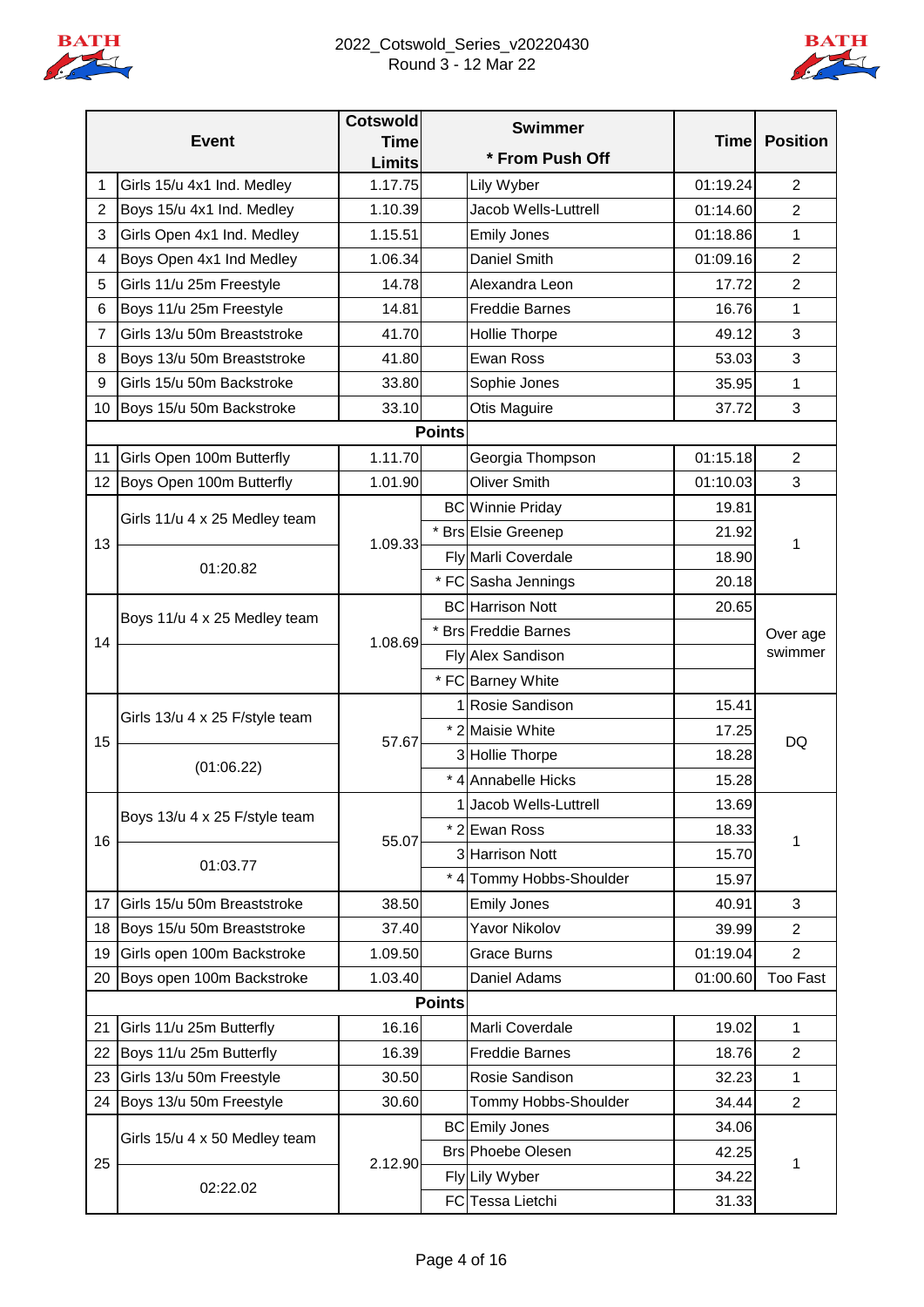

#### 2022\_Cotswold\_Series\_v20220430 Round 3 - 12 Mar 22



|    |                                | <b>Cotswold</b>              |               | <b>Swimmer</b>                 |             |                 |
|----|--------------------------------|------------------------------|---------------|--------------------------------|-------------|-----------------|
|    | <b>Event</b>                   | <b>Time</b><br><b>Limits</b> |               | * From Push Off                | <b>Time</b> | <b>Position</b> |
|    |                                |                              |               | <b>BC</b> Otis Maguire         | 39.34       |                 |
|    | Boys 15/u 4 x 50 Medley team   |                              |               | <b>Brs Alex Andrews</b>        | 38.82       |                 |
| 26 |                                | 2.02.60                      |               | Fly Yavor Nikolov              | 37.10       | 3               |
|    | 02:28.44                       |                              |               | FC Matthias Dunlop             | 33.00       |                 |
|    |                                |                              |               | <b>BC</b> Grace Burns          | 37.63       |                 |
|    | Girls Open 4 x 50 Medley team  |                              |               | <b>Brs Sophie Jones</b>        | 37.14       |                 |
| 27 |                                | 2.11.07                      |               | Fly Georgia Thompson           | 33.18       | 1               |
|    | 02:20.45                       |                              |               | FC Amelia Bryson               | 35.27       |                 |
|    | Boys Open 4 x 50 Medley team   |                              |               | <b>BC</b> Daniel Adams         | 28.44       |                 |
|    |                                |                              |               | <b>Brs</b> Daniel Smith        | 37.43       |                 |
| 28 |                                | 1.59.44                      |               | Fly Oliver Smith               | 30.92       | 1               |
|    | 02:02.84                       |                              |               | FC Peter Amante-Roberts        | 26.12       |                 |
| 29 | Girls 11/u 25m Backstroke      | 18.12                        |               | <b>Winnie Priday</b>           | 18.77       | 1               |
| 30 | Boys 11/u 25m Backstroke       | 18.22                        |               | <b>Barney White</b>            | 25.43       | 4               |
|    |                                |                              | <b>Points</b> |                                |             |                 |
| 31 | Girls 13/u 50m Butterfly       | 35.00                        |               | Maisie White                   | 46.80       | 4               |
| 32 | Boys 13/u 50m Butterfly        | 35.50                        |               | Tommy Hobbs-Shoulder           | 44.92       | $\overline{2}$  |
| 33 | Girls 15/u 50m Freestyle       | 29.30                        |               | Tessa Lietchi                  | 31.94       | $\overline{2}$  |
| 34 | Boys 15/u 50m Freestyle        | 28.10                        |               | Matthias Dunlop                | 33.35       | 3               |
| 35 | Girls Open 100m Breaststroke   | 1.22.10                      |               | Phoebe Olesen                  | 01:26.94    | $\overline{2}$  |
| 36 | Boys Open 100m Breaststroke    | 1.13.90                      |               | Daniel Smith                   | 01:20.16    | $\overline{2}$  |
|    |                                | 59.12<br>01:13.60            |               | 1 Marli Coverdale              | 17.59       |                 |
|    | Girls 11/u 4 x 25 F/style team |                              |               | * 2 Alexandra Leon             | 19.59       | 1               |
| 37 |                                |                              |               | 3 Sasha Jennings               | 18.87       |                 |
|    |                                |                              |               | * 4 Winnie Priday              | 17.67       |                 |
|    |                                |                              |               | 1 Alex Sandison                | 20.53       |                 |
|    | Boys 11/u 4 x 25 F/style team  |                              |               | * 2 Freddie Barnes             | 17.50       |                 |
| 38 |                                | 59.24                        |               | 3 Barney White                 | 22.10       | er age swimr    |
|    |                                |                              |               | * 4 Ewan Ross                  | 18.18       |                 |
|    |                                |                              |               | <b>BC</b> Felicity Barnes      | 19.84       |                 |
|    | Girls 13/u 4 x 25 Medley team  |                              |               | * Brs Hollie Thorpe            | 24.23       |                 |
| 39 |                                | 1.04.60                      |               | Fly Annabelle Hicks            | 15.27       | 1               |
|    | 01:14.87                       |                              |               | * FC Rosie Sandison            | 15.65       |                 |
|    |                                |                              |               | <b>BC</b> Jacob Wells-Luttrell | 16.08       |                 |
|    | Boys 13/u 4 x 25 Medley team   |                              |               | * Brs Ewan Ross                | 25.46       |                 |
| 40 |                                | 1.02.14                      |               | Fly Harrison Nott              | 18.97       | 1               |
|    | 01:17.23                       |                              |               | * FC Tommy Hobbs-Shoulder      | 16.68       |                 |
|    |                                |                              | <b>Points</b> |                                |             |                 |
| 41 | Girls 15/u 50m Butterfly       | 32.50                        |               | Annabelle Hicks                | 34.92       | 2               |
|    | 42 Boys 15/u 50m Butterfly     | 31.50                        |               | <b>Alex Andrews</b>            | 36.32       | 4               |
|    |                                |                              |               |                                |             |                 |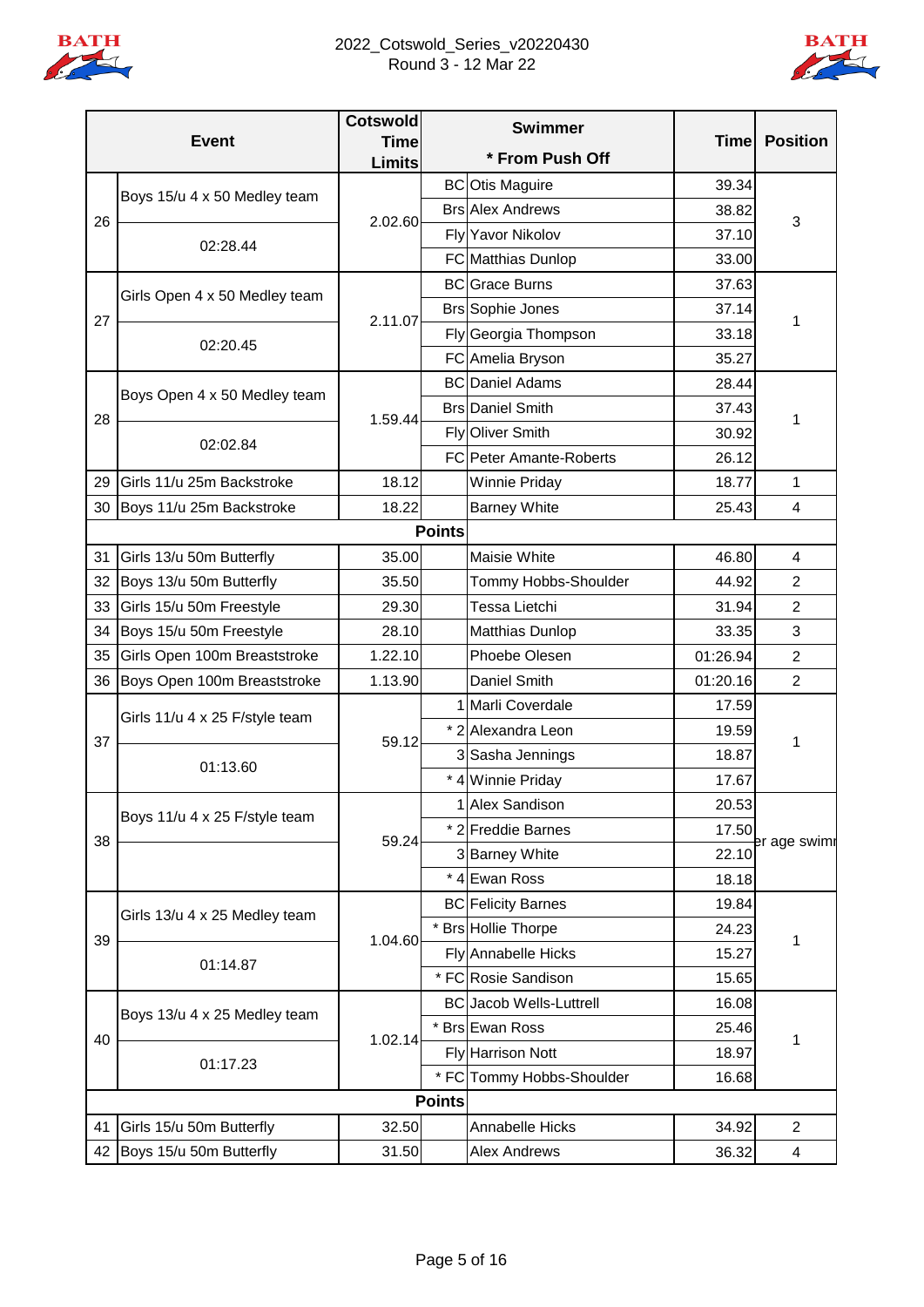

## 2022\_Cotswold\_Series\_v20220430 Round 3 - 12 Mar 22



|    |                                    | <b>Cotswold</b>              | <b>Swimmer</b>              |             |                 |
|----|------------------------------------|------------------------------|-----------------------------|-------------|-----------------|
|    | <b>Event</b>                       | <b>Time</b><br><b>Limits</b> | * From Push Off             | <b>Time</b> | <b>Position</b> |
| 43 | Girls Open 100m Freestyle          | 1.02.10                      | Amelia Bryson               | 01:11.98    | 3               |
| 44 | Boys Open 100m Freestyle           | 55.30                        | <b>Peter Amante-Roberts</b> | 57.78       | 1               |
| 45 | Girls 11/u 25m Breaststroke        | 20.27                        | Elsie Greenep               | 21.17       | 1               |
| 46 | Boys 11/u 25m Breaststroke         | 19.27                        | Alex Sandison               | 27.08       | 3               |
| 47 | Girls 13/u 50m Backstroke          | 36.60                        | <b>Felicity Barnes</b>      | 42.31       | $\overline{4}$  |
| 48 | Boys 13/u 50m Backstroke           |                              | <b>Harrison Nott</b>        | 45.75       | 3               |
|    |                                    |                              | Sophie Jones                | 30.68       |                 |
| 49 | Girls 15/u 4 x 50 F/style team     | 1.58.80                      | 2 Tessa Lietchi             | 31.85       | 1               |
|    | 02:04.98                           |                              | 3 Emily Jones               | 31.61       |                 |
|    |                                    |                              | 4 Lily Wyber                | 30.92       |                 |
|    | Boys 15/u 4 x 50 F/style team      |                              | 1 Alex Andrews              | 29.71       |                 |
| 50 |                                    | 1.49.20                      | 2 Matthias Dunlop           | 34.10       | 2               |
|    | 02:05.38                           |                              | 3 Otis Maguire              | 32.36       |                 |
|    |                                    |                              | 4 Yavor Nikolov             | 29.04       |                 |
|    | Girls Open 4 x 50 Freestyle team   |                              | 1 Phoebe Olesen             | 30.93       |                 |
| 51 |                                    | 1.57.21                      | 2 Amelia Bryson             | 32.97       | 1               |
|    | 02:03.83                           |                              | 3 Grace Burns               | 30.53       |                 |
|    |                                    |                              | 4 Georgia Thompson          | 29.40       |                 |
|    | Boys Open 4 x 50 Freestyle<br>team | 1.46.98                      | 1 Peter Amante-Roberts      | 27.25       | 1               |
| 52 |                                    |                              | 2 Daniel Smith              | 28.37       |                 |
|    | 01:47.02                           |                              | 3 Oliver Smith              | 26.96       |                 |
|    |                                    |                              | 4 Daniel Adams              | 24.42       |                 |
|    |                                    |                              | 1 Marli Coverdale           | 17.61       |                 |
|    | Mixed Cannon 8 x 25                |                              | 2 Freddie Barnes            | 17.79       |                 |
|    |                                    |                              | 3 Annabelle Hicks           | 14.17       |                 |
| 53 |                                    |                              | 4 Jacob Wells-Luttrell      | 14.43       | 1               |
|    |                                    |                              | 5 Phoebe Olesen             | 14.03       |                 |
|    | 02:00.31                           |                              | 6 Yavor Nikolov             | 14.90       |                 |
|    |                                    |                              | 7 Georgia Thompson          | 13.29       |                 |
|    |                                    |                              | 8 Oliver Smith              | 14.14       |                 |
|    |                                    | <b>Final Points</b>          |                             |             |                 |
|    |                                    |                              |                             |             |                 |
|    | <b>Bath Dolphin</b>                | 149                          | Cinderford                  | 140         |                 |
|    | Backwell                           | 157                          | Dursley                     | 64          |                 |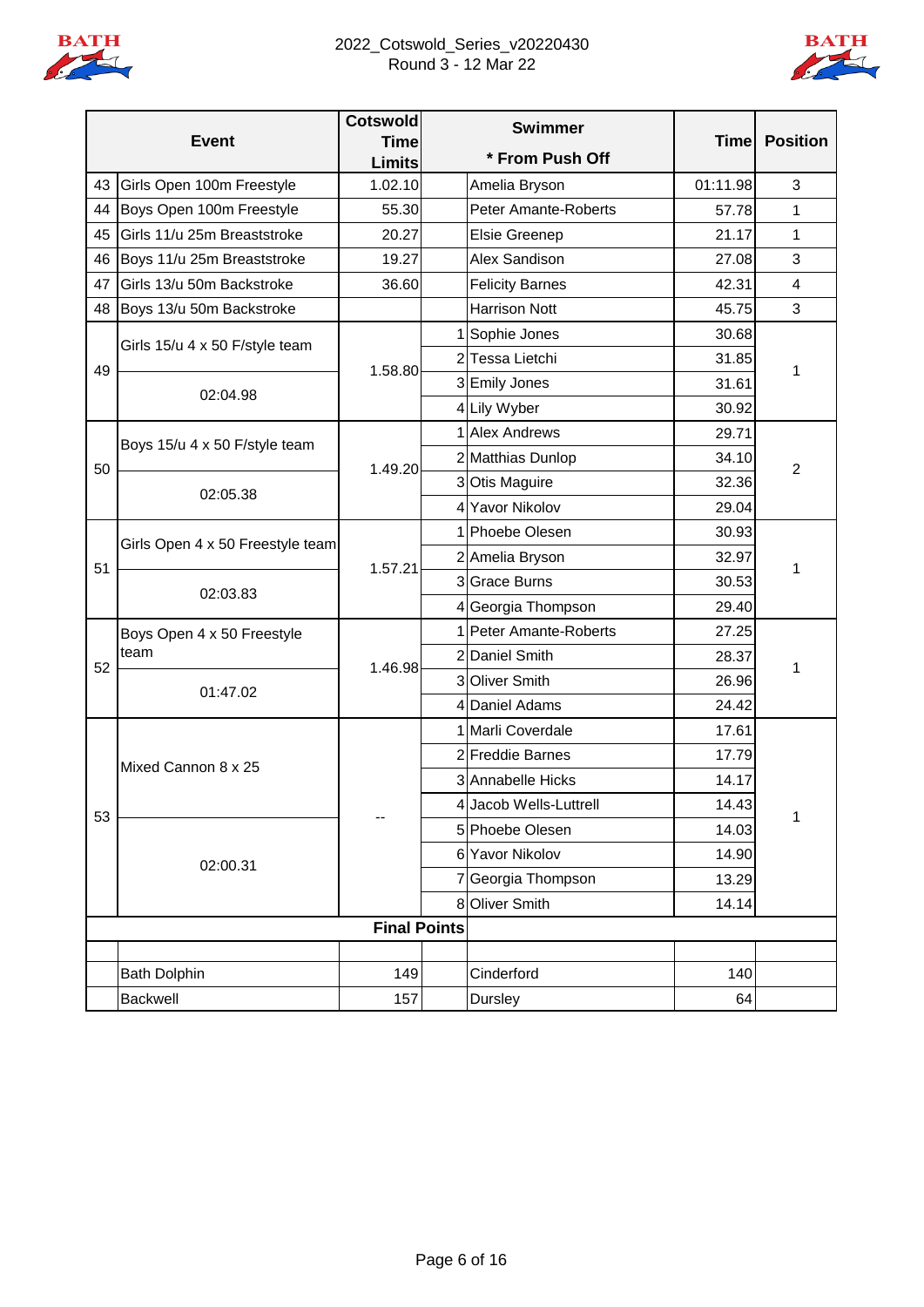

## 2022\_Cotswold\_Series\_v20220430 Round 4 - 26 Mar 22



|                | <b>Event</b>                              | <b>Cotswold</b><br><b>Time</b> | <b>Swimmer</b> |                          | <b>Time</b> | <b>Position</b> |  |
|----------------|-------------------------------------------|--------------------------------|----------------|--------------------------|-------------|-----------------|--|
|                |                                           | <b>Limits</b>                  |                | * From Push Off          |             |                 |  |
| 1              | Girls 15/u 4x1 Ind. Medley                | 1.17.75                        |                | Lily Wyber               | 1:19.18     | 1               |  |
| $\overline{2}$ | Boys 15/u 4x1 Ind. Medley                 | 1.10.39                        |                | Jacob Wells-Luttrell     | 1:14.51     | $\overline{2}$  |  |
| 3              | Girls Open 4x1 Ind. Medley                | 1.15.51                        |                | <b>Emily Jones</b>       | 1:18.25     | 1               |  |
| 4              | Boys Open 4x1 Ind Medley                  | 1.06.34                        |                | Stan Cranch              | 1:12.12     | $\overline{2}$  |  |
| 5              | Girls 11/u 25m Freestyle                  | 14.78                          |                | Sasha Jennings           | 18.84       | $\overline{4}$  |  |
| 6              | Boys 11/u 25m Freestyle                   | 14.81                          |                | <b>Barney White</b>      | 21.20       | $\overline{2}$  |  |
| 7              | Girls 13/u 50m Breaststroke               | 41.70                          |                | Aila Fereday             | 41.36       | <b>Too Fast</b> |  |
| 8              | Boys 13/u 50m Breaststroke                | 41.80                          |                | Ewan Ross                | 54.66       | 3               |  |
| 9              | Girls 15/u 50m Backstroke                 | 33.80                          |                | <b>Tessa Lietchi</b>     | 37.13       | $\overline{2}$  |  |
| 10             | Boys 15/u 50m Backstroke                  | 33.10                          |                | Otis Maguire             | 38.03       | 3               |  |
|                |                                           |                                | <b>Points</b>  |                          |             |                 |  |
| 11             | Girls Open 100m Butterfly                 | 1.11.70                        |                | <b>Vicky Williams</b>    | 1:13.91     | 1               |  |
| 12             | Boys Open 100m Butterfly                  | 1.01.90                        |                | Oli Smith                | 1:09.31     | $\overline{2}$  |  |
|                | Girls 11/u 4 x 25 Medley team             |                                |                | BC Sasha Jennings        | 23.14       |                 |  |
| 13             |                                           | 1.09.33                        |                | * Brs Elsie Greenap      | 22.00       | 1               |  |
|                | 1:23.57                                   |                                |                | Fly Marli Coverdale      | 18.47       |                 |  |
|                |                                           |                                |                | * FC Ella Heath          | 20.07       |                 |  |
|                |                                           |                                |                | <b>BC</b> Seb Spanswick  | 19.16       |                 |  |
| 14             | Boys 11/u 4 x 25 Medley team              | 1.08.69                        |                | * Brs Alex Sandison      | 28.28       |                 |  |
|                |                                           |                                |                | Fly Freddie Barnes       | 18.62       | 2               |  |
|                | 1:25.39                                   |                                |                | * FC Mac Spanswick       | 19.63       |                 |  |
|                | Girls 13/u 4 x 25 F/style team<br>1:04.34 |                                |                | 1 Annabelle Hicks        | 14.39       |                 |  |
|                |                                           | 57.67                          |                | * 2 Lily Thiabult        | 17.73       |                 |  |
| 15             |                                           |                                |                | 3Ria DuFeu               | 15.45       | 1               |  |
|                |                                           |                                |                | * 4 Aila Fereday         | 16.90       |                 |  |
|                |                                           |                                |                | 1 Jacky Jiang            | 16.33       |                 |  |
|                | Boys 13/u 4 x 25 F/style team             |                                |                | * 2 Ewan Ross            | 18.89       | 3               |  |
| 16             |                                           | 55.07                          |                | 3 Harrison Nott          | 15.47       |                 |  |
|                | 1:07.37                                   |                                |                | * 4 Tommy Hobbs-Shoulder | 16.82       |                 |  |
| 17             | Girls 15/u 50m Breaststroke               | 38.50                          |                | Aila Fereday             | 40.90       | 1               |  |
| 18             | Boys 15/u 50m Breaststroke                | 37.40                          |                | <b>Alex Andrews</b>      | 37.58       | 1               |  |
| 19             | Girls open 100m Backstroke                | 1.09.50                        |                | <b>Emily Jones</b>       | 1:14.81     | $\overline{2}$  |  |
| 20             | Boys open 100m Backstroke                 | 1.03.40                        |                | Daniel Smith             | 1:12.99     | 1               |  |
|                |                                           |                                | <b>Points</b>  |                          |             |                 |  |
| 21             | Girls 11/u 25m Butterfly                  | 16.16                          |                | Marli Coverdale          | 18.21       | 3               |  |
| 22             | Boys 11/u 25m Butterfly                   | 16.39                          |                | <b>Freddie Barnes</b>    | 18.90       | 1               |  |
| 23             | Girls 13/u 50m Freestyle                  | 30.50                          |                | Ria DuFeu                | 32.71       | 1               |  |
| 24             | Boys 13/u 50m Freestyle                   | 30.60                          |                | Tommy Hobbs-Shoulder     | 33.67       | $\overline{2}$  |  |
|                |                                           |                                |                | <b>BC</b> Tessa Lietchi  | 37.39       |                 |  |
|                | Girls 15/u 4 x 50 Medley team             |                                |                | <b>Brs Phoebe Olesen</b> | 38.22       | DQ              |  |
| 25             | (2:19.52)                                 | 2.12.90                        |                | Fly Annabelle Hicks      | 33.64       |                 |  |
|                |                                           |                                |                | FC Lily Wyber            | 30.56       |                 |  |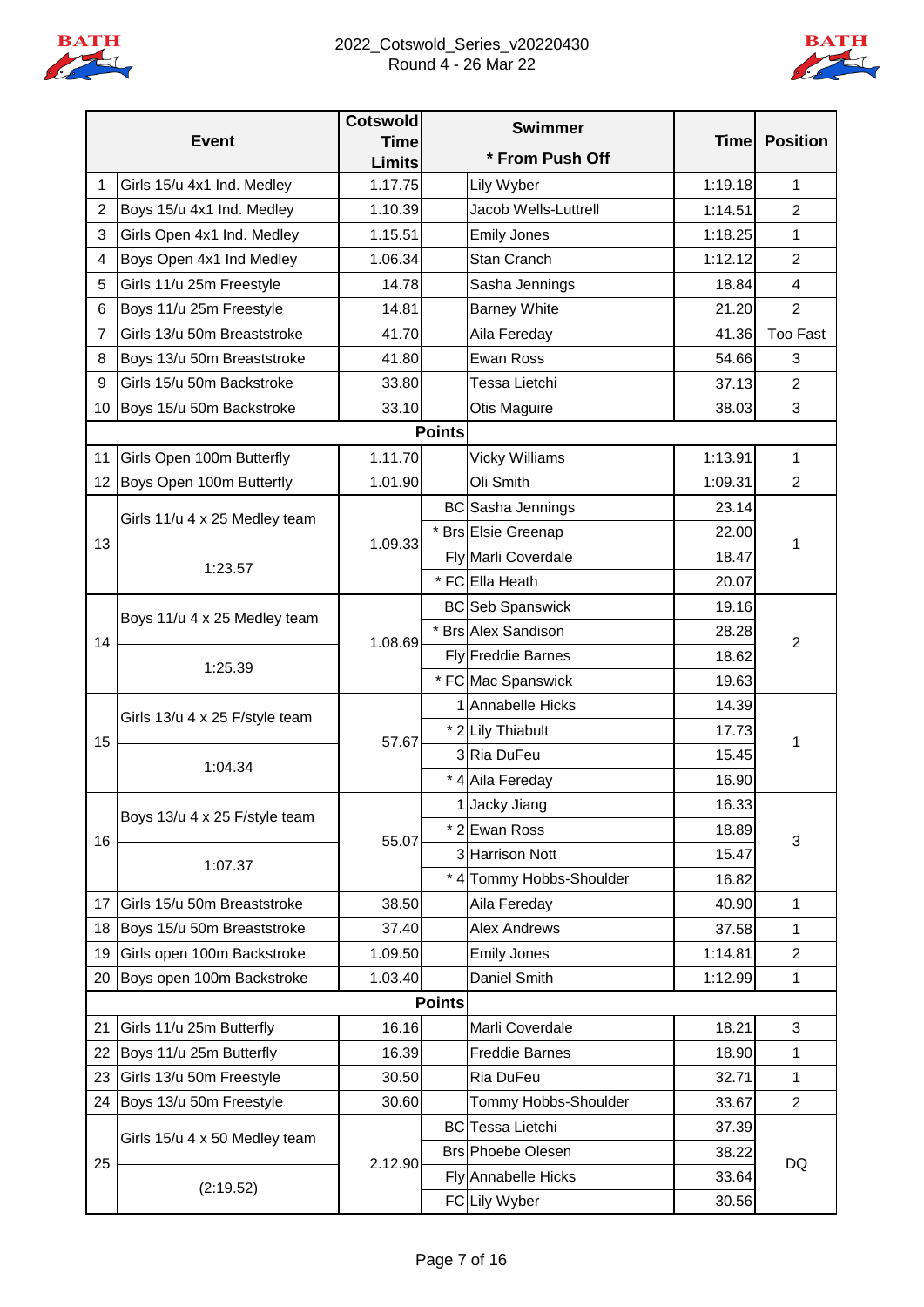

## 2022\_Cotswold\_Series\_v20220430 Round 4 - 26 Mar 22



|    | <b>Event</b>                   | <b>Cotswold</b><br><b>Time</b> |               | <b>Swimmer</b>            | <b>Time</b> | <b>Position</b> |
|----|--------------------------------|--------------------------------|---------------|---------------------------|-------------|-----------------|
|    |                                | <b>Limits</b>                  |               | * From Push Off           |             |                 |
|    | Boys 15/u 4 x 50 Medley team   |                                |               | <b>BC</b> Otis Maguire    | 39.86       |                 |
| 26 |                                | 2.02.60                        |               | <b>Brs Alex Andrews</b>   | 37.25       | 2               |
|    | 2:23.64                        |                                |               | Fly Jacob Wells-Luttrell  | 32.50       |                 |
|    |                                |                                |               | <b>FC</b> Arthur Pearce   | 34.11       |                 |
|    | Girls Open 4 x 50 Medley team  |                                |               | <b>BC</b> Emily Jones     | 34.62       |                 |
| 27 |                                | 2.11.07                        |               | <b>Brs</b> Phoebe Olesen  | 38.68       |                 |
|    |                                |                                |               | Fly Vicky Williams        | 32.67       | 1               |
|    | 2:17.11                        |                                |               | FC Grace Burn             | 31.25       |                 |
|    |                                |                                |               | <b>BC</b> Stan Cranch     | 37.31       |                 |
|    | Boys Open 4 x 50 Medley team   |                                |               | <b>Brs</b> Daniel Smith   | 37.43       |                 |
| 28 | 2:14.62                        | 1.59.44                        |               | Fly Oli Smith             | 30.75       | 3               |
|    |                                |                                |               | FC Jacob Wells-Luttrell   | 29.35       |                 |
| 29 | Girls 11/u 25m Backstroke      | 18.12                          |               | Sasha Jennings            | 22.05       | 3               |
| 30 | Boys 11/u 25m Backstroke       | 18.22                          |               | Seb Spanswick             | 18.74       | 1               |
|    |                                |                                | <b>Points</b> |                           |             |                 |
| 31 | Girls 13/u 50m Butterfly       | 35.00                          |               | Ria DuFeu                 | 36.29       | 1               |
| 32 | Boys 13/u 50m Butterfly        | 35.50                          |               | <b>Harrison Nott</b>      | 41.74       | 3               |
| 33 | Girls 15/u 50m Freestyle       | 29.30                          |               | Tessa Lietchi             | 31.55       | 1               |
| 34 | Boys 15/u 50m Freestyle        | 28.10                          |               | <b>Arthur Pearce</b>      | 36.61       | 4               |
| 35 | Girls Open 100m Breaststroke   | 1.22.10                        |               | Phoebe Olesen             | 1:23.69     | 2               |
| 36 | Boys Open 100m Breaststroke    | 1.13.90                        |               | Stan Cranch               | 1:21.20     | $\overline{2}$  |
|    | Girls 11/u 4 x 25 F/style team |                                |               | 1 Marli Coverdale         | 17.12       |                 |
| 37 |                                |                                |               | * 2 Ella Heath            | 19.93       | 4               |
|    | 01:17.62                       | 59.12                          |               | 3 Sasha Jennings          | 18.82       |                 |
|    |                                |                                |               | * 4 Elsie Greenap         | 22.10       |                 |
|    | Boys 11/u 4 x 25 F/style team  |                                |               | 1 Freddie Barnes          | 17.26       |                 |
| 38 |                                | 59.24                          |               | * 2 Mac Spanswick         | 19.50       |                 |
|    |                                |                                |               | 3 Barney White            | 22.47       | 3               |
|    | 01:16.91                       |                                |               | * 4 Seb Spanswick         | 17.75       |                 |
|    |                                |                                |               | <b>BC</b> Lily Thiabult   | 20.75       |                 |
| 39 | Girls 13/u 4 x 25 Medley team  | 1.04.60                        |               | * Brs Aila Fereday        | 19.68       | 1               |
|    | 01:13.28                       |                                |               | Fly Ria DuFeu             | 17.32       |                 |
|    |                                |                                |               | * FC Annabelle Hicks      | 15.82       |                 |
|    |                                |                                |               | <b>BC</b> Jacky Jiang     | 20.93       |                 |
| 40 | Boys 13/u 4 x 25 Medley team   | 1.02.14                        |               | * Brs Ewan Ross           | 26.82       |                 |
|    |                                |                                |               | Fly Harrison Nott         | 18.32       | 3               |
|    | 01:21.89                       |                                |               | * FC Tommy Hobbs-Shoulder | 15.71       |                 |
|    | <b>Points</b>                  |                                |               |                           |             |                 |
| 41 | Girls 15/u 50m Butterfly       | 32.50                          |               | Lily Wyber                | 34.78       | 2               |
|    | 42 Boys 15/u 50m Butterfly     | 31.50                          |               | Jacob Wells-Luttrell      | 31.92       | 1               |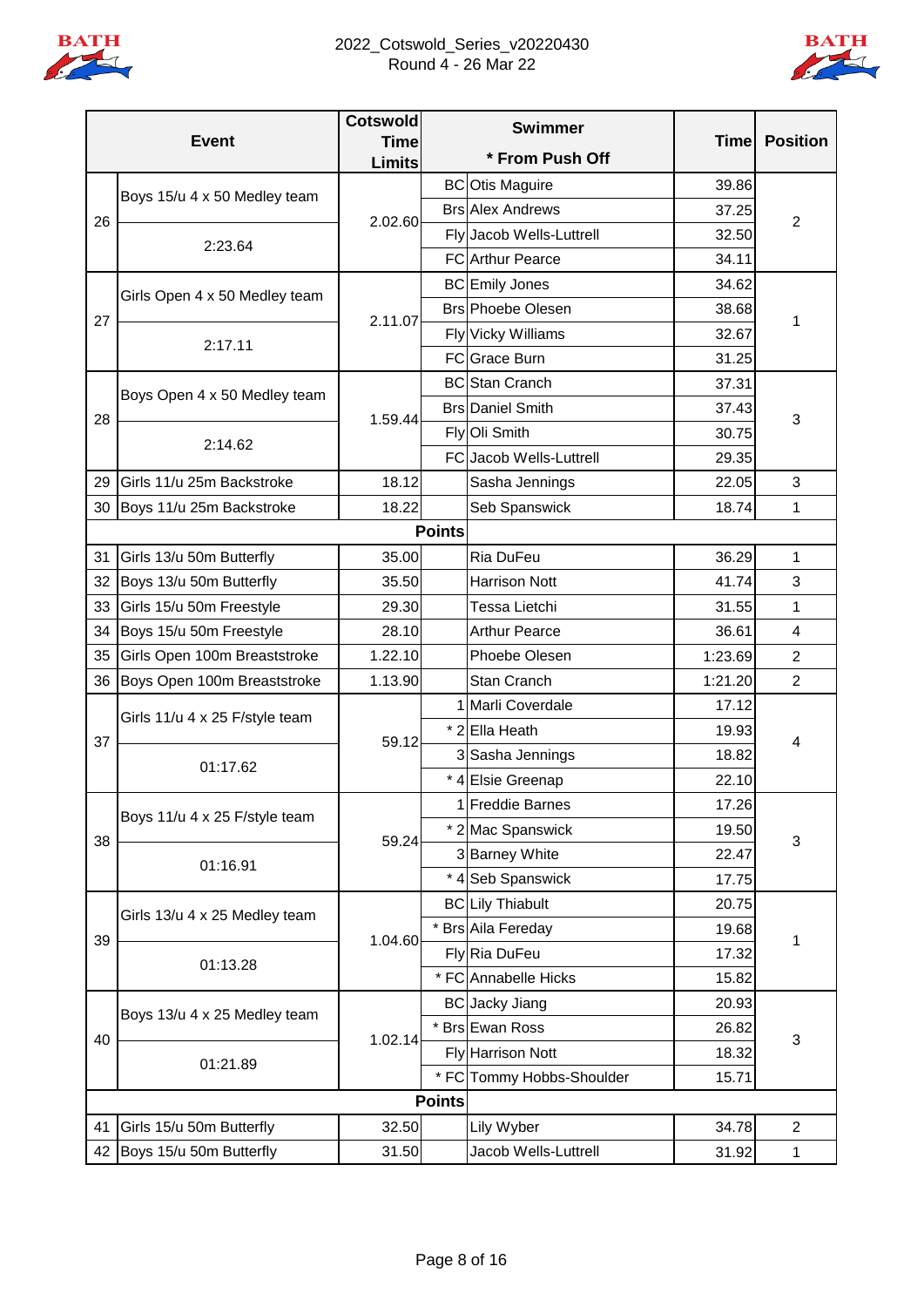

## 2022\_Cotswold\_Series\_v20220430 Round 4 - 26 Mar 22



|    |                                  | <b>Cotswold</b>              | <b>Swimmer</b>         |             |                 |
|----|----------------------------------|------------------------------|------------------------|-------------|-----------------|
|    | <b>Event</b>                     | <b>Time</b><br><b>Limits</b> | * From Push Off        | <b>Time</b> | <b>Position</b> |
| 43 | Girls Open 100m Freestyle        | 1.02.10                      | Grace Burn             | 1:07.66     | $\overline{2}$  |
| 44 | Boys Open 100m Freestyle         | 55.30                        | Oli Smith              | 59.56       | $\overline{2}$  |
| 45 | Girls 11/u 25m Breaststroke      | 20.27                        | Elsie Greenap          | 20.84       | 1               |
| 46 | Boys 11/u 25m Breaststroke       | 19.27                        | Alex Sandison          | 25.83       | 3               |
| 47 | Girls 13/u 50m Backstroke        | 36.60                        | Annabelle Hicks        | 37.84       | 1               |
| 48 | Boys 13/u 50m Backstroke         | 36.00                        | Jacky Jiang            | 42.10       | 3               |
|    |                                  |                              | 1 Emily Jones          | 32.15       |                 |
| 49 | Girls 15/u 4 x 50 F/style team   | 1.58.80                      | 2 Tessa Lietchi        | 32.50       | 1               |
|    | 02:07.69                         |                              | 3 Lily Wyber           | 31.14       |                 |
|    |                                  |                              | 4 Annabelle Hicks      | 31.93       |                 |
|    | Boys 15/u 4 x 50 F/style team    |                              | 1 Alex Andrews         | х           |                 |
| 50 |                                  | 1.49.20                      | 2 Arthur Pearce        |             | 3               |
|    | 02:05.15                         |                              | 3 Otis Maguire         | 32.15       |                 |
|    |                                  |                              | 4 Jacob Wells-Luttrell | 28.57       |                 |
|    | Girls Open 4 x 50 Freestyle team |                              | 1 Phoebe Olesen        | 29.96       |                 |
| 51 |                                  | 1.57.21                      | 2Grace Burn            | 30.05       | 1               |
|    | 02:01.85                         |                              | 3 Vicky Williams       | 30.13       |                 |
|    |                                  |                              | 4 Lily Wyber           | 31.14       |                 |
|    | Boys Open 4 x 50 Freestyle       |                              | 1 Stan Cranch          | 27.94       | 1               |
| 52 | team                             | 1.46.98                      | 2 Daniel Smith         | 27.67       |                 |
|    | 01:52.37                         |                              | 3 Alex Andrews         | 29.61       |                 |
|    |                                  |                              | 4 Oli Smith            | 27.22       |                 |
|    |                                  |                              | 1 Marli Coverdale      | 16.97       |                 |
|    | Mixed Cannon 8 x 25              |                              | 2 Seb Spanswick        | 16.89       |                 |
|    |                                  |                              | 3 Annabelle Hicks      | 13.79       |                 |
| 53 |                                  |                              | 4 Jacob Wells-Luttrell | 14.50       | $\overline{2}$  |
|    |                                  |                              | 5 Phoebe Olesen        | 13.71       |                 |
|    | 02:00.18                         |                              | 6 Arthur Pearce        | 16.64       |                 |
|    |                                  |                              | 7 Vicky Williams       | 13.83       |                 |
|    |                                  |                              | 8 Stan Cranch          | 13.64       |                 |
|    |                                  | <b>Final Points</b>          |                        |             |                 |
|    |                                  |                              |                        |             |                 |
|    | <b>Bath Dolphin</b>              | 157                          | Cheltenham WP&SC       | 146         |                 |
|    | <b>Bristol Penguins</b>          | 109                          | Clevedon               | 98          |                 |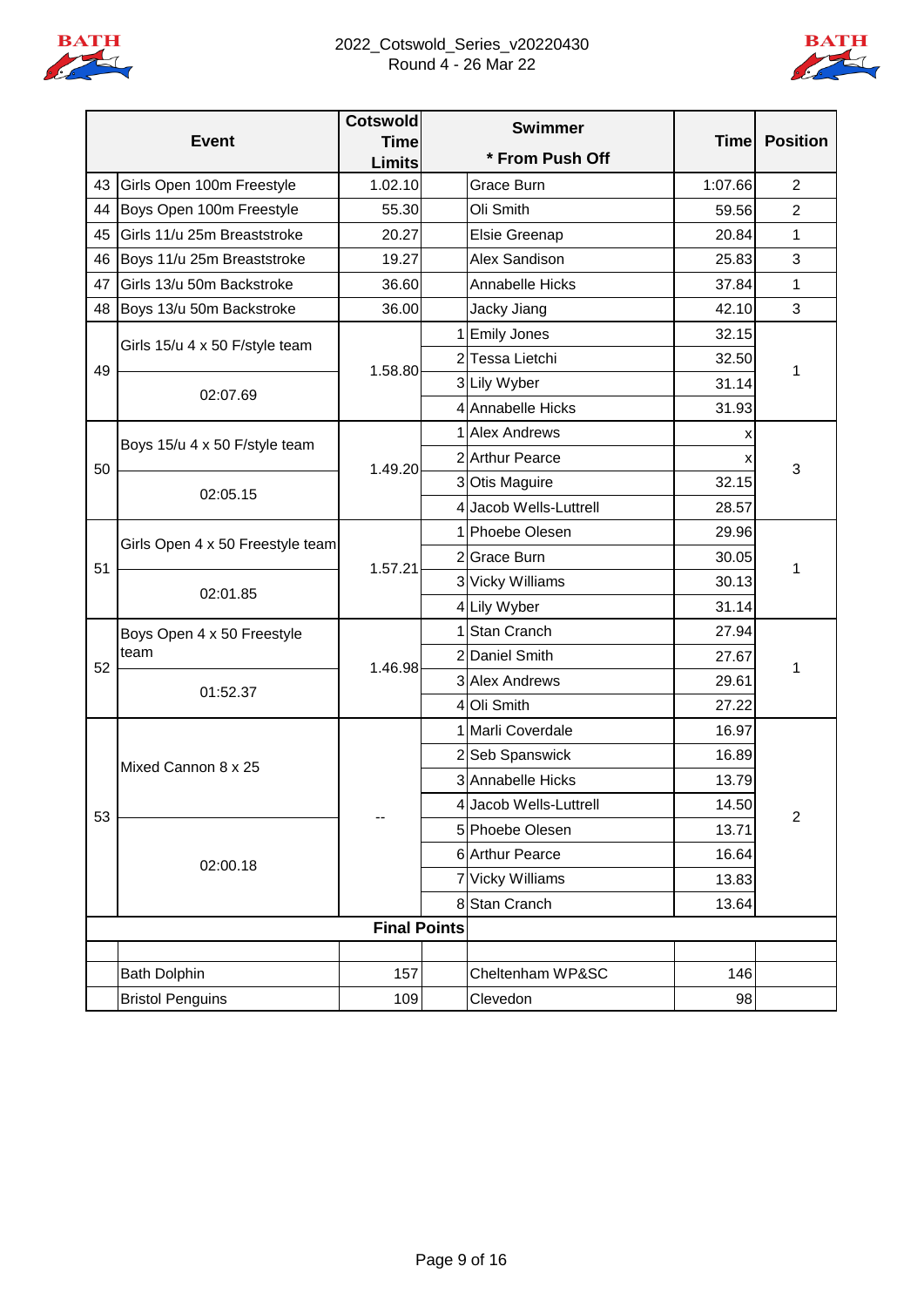

# 2022\_Cotswold\_Series\_v20220430 Round 2 - 30 Apr 22



|                |                                | <b>Cotswold</b>              |               | <b>Swimmer</b>              |             |                 |
|----------------|--------------------------------|------------------------------|---------------|-----------------------------|-------------|-----------------|
|                | <b>Event</b>                   | <b>Time</b><br><b>Limits</b> |               | * From Push Off             | <b>Time</b> | <b>Position</b> |
| 1              | Girls 15/u 4x1 Ind. Medley     | 1.17.75                      |               | Rosie Sandison              | 1:21.12     | $\overline{2}$  |
| $\overline{2}$ | Boys 15/u 4x1 Ind. Medley      | 1.10.39                      |               | <b>Tomas Vivallos</b>       | 1:17.91     | $\overline{2}$  |
| 3              | Girls Open 4x1 Ind. Medley     | 1.15.51                      |               | <b>Emily Jones</b>          | 1:17.03     | 1               |
| 4              | Boys Open 4x1 Ind Medley       | 1.06.34                      |               | <b>Peter Amante-Roberts</b> | 1:08.91     | 1               |
| 5              | Girls 11/u 25m Freestyle       | 14.78                        |               | Alex Leon                   | 16.96       | $\overline{2}$  |
| 6              | Boys 11/u 25m Freestyle        | 14.81                        |               | Mac Spanswick               | 17.06       | 1               |
| $\overline{7}$ | Girls 13/u 50m Breaststroke    | 41.70                        |               | <b>Felicity Barnes</b>      | 45.12       | $\overline{c}$  |
| 8              | Boys 13/u 50m Breaststroke     | 41.80                        |               | Ewan Ross                   | 53.00       | 3               |
| 9              | Girls 15/u 50m Backstroke      | 33.80                        |               | Annabelle Hicks             | 37.28       | 3               |
| 10             | Boys 15/u 50m Backstroke       | 33.10                        |               | Otis Maguire                | 36.78       | 3               |
|                |                                |                              | <b>Points</b> |                             |             |                 |
| 11             | Girls Open 100m Butterfly      | 1.11.70                      |               | Grace Burn                  | 1:22.32     | <b>DQ</b>       |
| 12             | Boys Open 100m Butterfly       | 1.01.90                      |               | <b>Oliver Smith</b>         | 1:09.75     | 1               |
|                | Girls 11/u 4 x 25 Medley team  |                              |               | <b>BC</b> Winnie Priday     | 19.66       |                 |
| 13             |                                | 1.09.33                      |               | * Brs Rebecca Harvey        | 27.03       | 1               |
|                | 1:23.59                        |                              |               | Fly Marli Coverdale         | 17.98       |                 |
|                |                                |                              |               | * FC Sasha Jennings         | 18.92       |                 |
| 14             | Boys 11/u 4 x 25 Medley team   |                              |               | <b>BC</b> Seb Spanswick     | 18.44       | 1               |
|                |                                | 1.08.69                      |               | * Brs Alex Sandison         | 27.35       |                 |
|                | 1:25.15                        |                              |               | <b>Fly</b> Freddie Barnes   | 18.87       |                 |
|                |                                |                              |               | * FC Barney White           | 20.49       |                 |
|                | Girls 13/u 4 x 25 F/style team |                              |               | 1 Ella Hill                 | 16.63       |                 |
| 15             |                                | 57.67                        |               | * 2 Kate Mckean             | 17.00       | $\overline{2}$  |
|                | 1:07.21                        |                              |               | 3 Lily Thiabult             | 15.57       |                 |
|                |                                |                              |               | * 4 Lucy Hill               | 18.01       |                 |
|                | Boys 13/u 4 x 25 F/style team  |                              |               | 1 Jacky Jiang               | 16.06       | 1               |
| 16             |                                | 55.07                        |               | * 2 Harrison Nott           | 16.40       |                 |
|                | 1:01.50                        |                              |               | 3 Jacob Wells-Luttrell      | 12.97       |                 |
|                |                                |                              |               | * 4 Tommy Hobbs-Shoulder    | 16.07       |                 |
| 17             | Girls 15/u 50m Breaststroke    | 38.50                        |               | Beth Heywood                | 45.03       | 3               |
| 18             | Boys 15/u 50m Breaststroke     | 37.40                        |               | <b>Alex Andrews</b>         | 36.72       | <b>Too Fast</b> |
| 19             | Girls open 100m Backstroke     | 1.09.50                      |               | <b>Emily Jones</b>          | 1:14.07     | 2               |
| 20             | Boys open 100m Backstroke      | 1.03.40                      |               | Daniel Smith                | 1:12.09     | $\overline{2}$  |
|                |                                |                              | <b>Points</b> |                             |             |                 |
| 21             | Girls 11/u 25m Butterfly       | 16.16                        |               | Marli Coverdale             | 17.56       | 1               |
| 22             | Boys 11/u 25m Butterfly        | 16.39                        |               | <b>Freddie Barnes</b>       | 19.19       | 2               |
| 23             | Girls 13/u 50m Freestyle       | 30.50                        |               | Rosie Sandison              | 32.21       | 1               |
| 24             | Boys 13/u 50m Freestyle        | 30.60                        |               | Tommy Hobbs-Shoulder        | 34.56       | $\overline{2}$  |
|                | Girls 15/u 4 x 50 Medley team  |                              |               | <b>BC</b> Tessa Lietchi     | 36.93       | DQ              |
| 25             |                                | 2.12.90                      |               | <b>Brs Aila Fereday</b>     | 41.68       |                 |
|                | 2:23.32                        |                              |               | Fly Annabelle Hicks         | 34.00       |                 |
|                |                                |                              |               | FC Lily Wyber               | 30.71       |                 |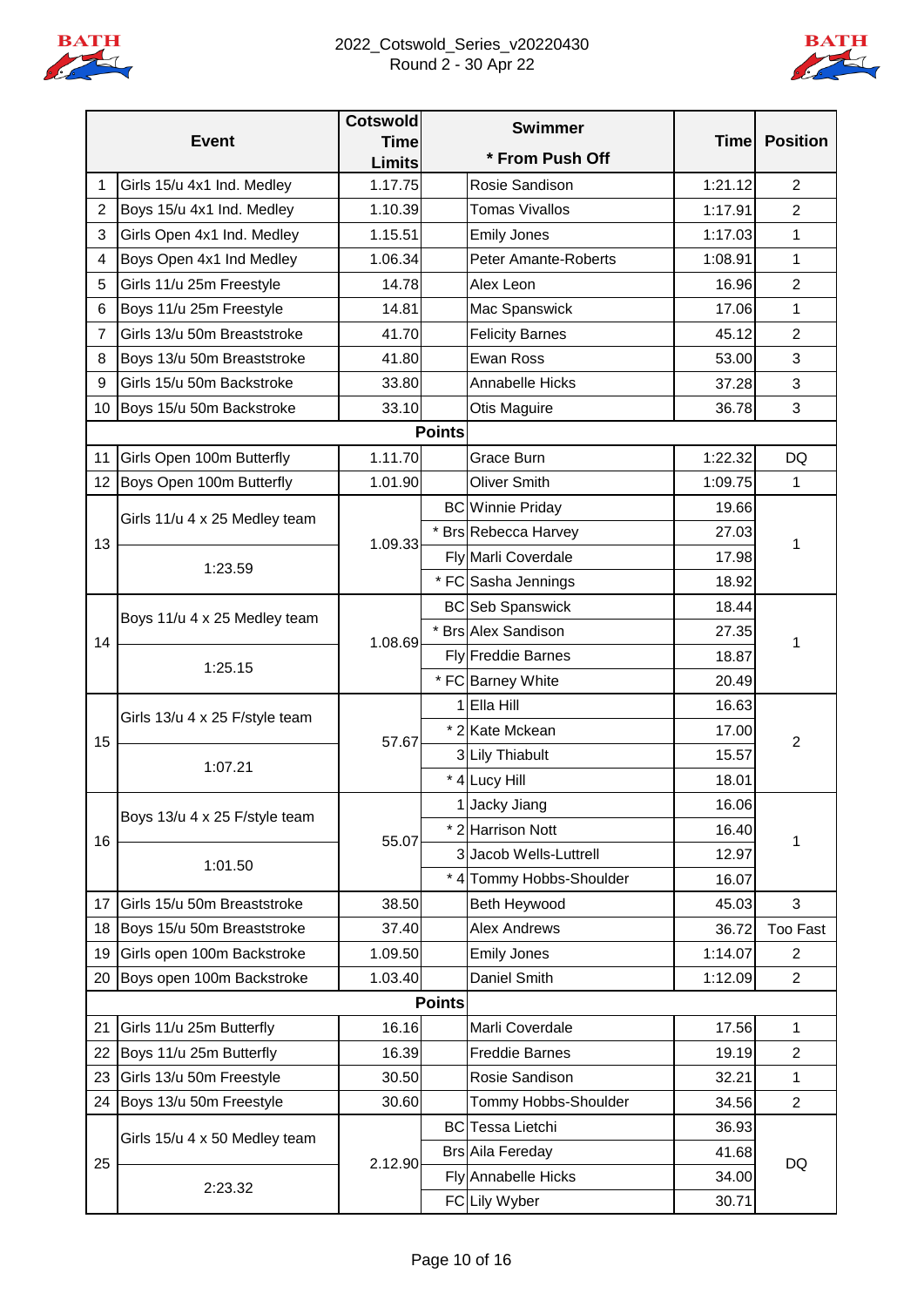

# 2022\_Cotswold\_Series\_v20220430 Round 2 - 30 Apr 22



|    |                                | <b>Cotswold</b> |               | <b>Swimmer</b>                 |                              |                 |
|----|--------------------------------|-----------------|---------------|--------------------------------|------------------------------|-----------------|
|    | <b>Event</b>                   | <b>Time</b>     |               | * From Push Off                | <b>Time</b>                  | <b>Position</b> |
|    |                                | <b>Limits</b>   |               | <b>BC</b> Otis Maguire         | 37.82                        |                 |
|    | Boys 15/u 4 x 50 Medley team   |                 |               | <b>Brs Alex Andrews</b>        | 36.15                        |                 |
| 26 |                                | 2.02.60         |               | Fly Tomas Vivallos             | 33.68                        | 1               |
|    | 2:16.81                        |                 |               | <b>FC</b> Yavor Nikolov        | 29.16                        |                 |
|    |                                |                 |               | <b>BC</b> Emily Jones          | 34.24                        |                 |
|    | Girls Open 4 x 50 Medley team  |                 |               | <b>Brs Sophie Jones</b>        | 38.33                        | 1               |
| 27 |                                | 2.11.07         |               | Fly Samantha Welsh             | 34.39                        |                 |
|    | 2:17.97                        |                 |               | FC Grace Burn                  | 31.01                        |                 |
|    |                                |                 |               | <b>BC</b> Peter Amante-Roberts | 31.34                        |                 |
|    | Boys Open 4 x 50 Medley team   |                 |               | <b>Brs</b> Daniel Smith        | 37.61                        |                 |
| 28 |                                | 1.59.44         |               | Fly Stan Cranch                | 31.62                        | 1               |
|    | 2:07.97                        |                 |               | FC Oliver Smith                |                              |                 |
|    | Girls 11/u 25m Backstroke      | 18.12           |               |                                | 27.40                        |                 |
| 29 |                                | 18.22           |               | <b>Winnie Priday</b>           | 18.72                        | 1               |
|    | 30 Boys 11/u 25m Backstroke    |                 | <b>Points</b> | Seb Spanswick                  | 18.32                        | 1               |
|    |                                |                 |               |                                |                              |                 |
| 31 | Girls 13/u 50m Butterfly       | 35.00           |               | Ria DuFeu                      | 36.03                        | 2               |
| 32 | Boys 13/u 50m Butterfly        | 35.50           |               | <b>Harrison Nott</b>           | 42.22                        | 1               |
| 33 | Girls 15/u 50m Freestyle       | 29.30           |               | Tessa Lietchi                  | 31.97                        | $\overline{c}$  |
| 34 | Boys 15/u 50m Freestyle        | 28.10           |               | Yavor Nikolov                  | 30.68                        | 3               |
| 35 | Girls Open 100m Breaststroke   | 1.22.10         |               | Aila Fereday                   | 1:30.06                      | $\overline{2}$  |
| 36 | Boys Open 100m Breaststroke    | 1.13.90         |               | Stan Cranch                    | 1:21.60                      | 1               |
|    | Girls 11/u 4 x 25 F/style team |                 |               | 1 Marli Coverdale              | 16.65                        |                 |
| 37 |                                | 59.12           |               | * 2 Alex Leon                  | 18.10                        | 1               |
|    | 1:10.22                        |                 |               | 3 Winnie Priday                | 16.72                        |                 |
|    |                                |                 |               | * 4 Sasha Jennings             | 18.75                        |                 |
|    | Boys 11/u 4 x 25 F/style team  |                 |               | 1 Seb Spanswick                | 16.66                        |                 |
| 38 |                                | 59.24           |               | * 2 Mac Spanswick              | 18.47                        | 1               |
|    | 1:13.10                        |                 |               | 3 Freddie Barnes               | 17.03                        |                 |
|    |                                |                 |               | * 4 Mehmet Buyukkardes         | 20.954                       |                 |
|    | Girls 13/u 4 x 25 Medley team  |                 |               | <b>BC</b> Christelle Nacino    | $\qquad \qquad \blacksquare$ |                 |
| 39 |                                | 1.04.60         |               | * Brs Lucy Hall                | $\qquad \qquad \blacksquare$ | 3               |
|    | 1:19.75                        |                 |               | Fly Felicity Barnes            |                              |                 |
|    |                                |                 |               | * FC Daisy Jackson             | $\overline{\phantom{0}}$     |                 |
|    | Boys 13/u 4 x 25 Medley team   |                 |               | <b>BC</b> Jacky Jiang          | 19.97                        |                 |
| 40 |                                | 1.02.14         |               | * Brs Ewan Ross                | 26.18                        | 3               |
|    | 1:21.19                        |                 |               | Fly Harrison Nott              | 18.32                        |                 |
|    |                                |                 | $*$ FC        | Tommy Hobbs-Shoulder           | 16.72                        |                 |
|    |                                |                 | <b>Points</b> |                                |                              |                 |
| 41 | Girls 15/u 50m Butterfly       | 32.50           |               | Lily Wyber                     | 34.53                        | 1               |
| 42 | Boys 15/u 50m Butterfly        | 31.50           |               | Jacob Wells-Luttrell           | 32.47                        | $\overline{a}$  |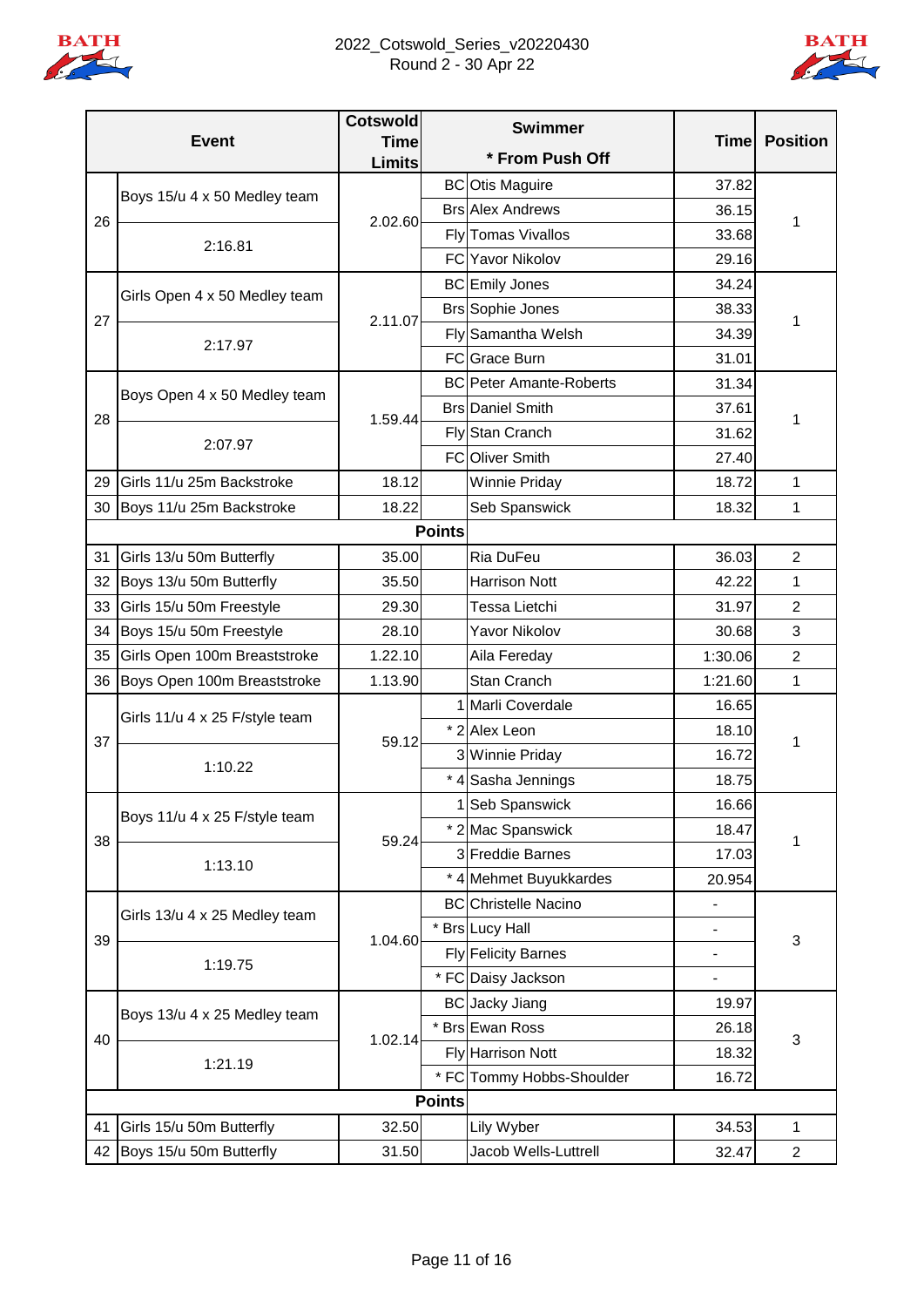

# 2022\_Cotswold\_Series\_v20220430 Round 2 - 30 Apr 22



|    |                                    | <b>Cotswold</b>              | <b>Swimmer</b>         |             |                 |
|----|------------------------------------|------------------------------|------------------------|-------------|-----------------|
|    | <b>Event</b>                       | <b>Time</b><br><b>Limits</b> | * From Push Off        | <b>Time</b> | <b>Position</b> |
| 43 | Girls Open 100m Freestyle          | 1.02.10                      | Samantha Welsh         | 1:10.46     | $\overline{2}$  |
| 44 | Boys Open 100m Freestyle           | 55.30                        | Daniel Adams           | 55.29       | Too Fast        |
| 45 | Girls 11/u 25m Breaststroke        | 20.27                        | Rebecca Harvey         | 25.97       | 2               |
| 46 | Boys 11/u 25m Breaststroke         | 19.27                        | Alex Sandison          | 25.34       | $\overline{2}$  |
| 47 | Girls 13/u 50m Backstroke          | 36.60                        | Isobel Woodhead        | 39.78       | $\overline{2}$  |
| 48 | Boys 13/u 50m Backstroke           | 36.00                        | Jacky Jiang            | 41.62       | 3               |
|    |                                    |                              | 1 Lily Wyber           | 31.57       |                 |
| 49 | Girls 15/u 4 x 50 F/style team     | 1.58.80                      | 2 Rosie Sandison       | 32.00       | 1               |
|    | 2:09.66                            |                              | 3 Beth Heywood         | 33.91       |                 |
|    |                                    |                              | 4 Tessa Lietchi        | 32.18       |                 |
|    | Boys 15/u 4 x 50 F/style team      |                              | 1 Alex Andrews         | 29.66       |                 |
| 50 |                                    | 1.49.20                      | 2 Otis Maguire         | 31.47       | 1               |
|    | 1:59.41                            |                              | 3 Yavor Nikolov        | 29.93       |                 |
|    |                                    |                              | 4 Tomas Vivallos       | 28.35       |                 |
|    | Girls Open 4 x 50 Freestyle team   |                              | 1 Emily Jones          | 31.73       |                 |
| 51 |                                    | 1.57.21                      | 2 Phoebe Olesen        | 28.83       | 1               |
|    | 2:02.56                            |                              | 3 Sophie Jones         | 31.85       |                 |
|    |                                    |                              | 4 Grace Burn           | 30.15       |                 |
|    | Boys Open 4 x 50 Freestyle<br>team | 1.46.98                      | <b>Stan Cranch</b>     | 28.15       | 1               |
| 52 |                                    |                              | 2 Daniel Smith         | 27.82       |                 |
|    | 1:49.37                            |                              | 3 Oliver Smith         | 27.15       |                 |
|    |                                    |                              | 4 Peter Amante-Roberts | 26.25       |                 |
|    |                                    |                              | 1 Marli Coverdale      | 16.37       |                 |
|    | Mixed Cannon 8 x 25                |                              | 2 Seb Spanswick        | 16.50       |                 |
|    |                                    |                              | 3Ria DuFeu             | 14.92       |                 |
| 53 |                                    |                              | 4 Jacob Wells-Luttrell | 14.12       | 1               |
|    |                                    |                              | 5 Phoebe Olesen        | 13.78       |                 |
|    | 1:57.10                            |                              | <b>6 Alex Andrews</b>  | 14.90       |                 |
|    |                                    |                              | 7 Grace Burn           | 14.03       |                 |
|    |                                    |                              | 8 Daniel Adams         | 12.48       |                 |
|    |                                    |                              |                        |             |                 |
|    | <b>Final Points</b>                |                              |                        |             |                 |
|    | <b>Bath Dolphin</b>                | 114                          | Cheltenham Phoenix     | 90          |                 |
|    | Brockworth                         | 101                          | Norton Radstock        |             |                 |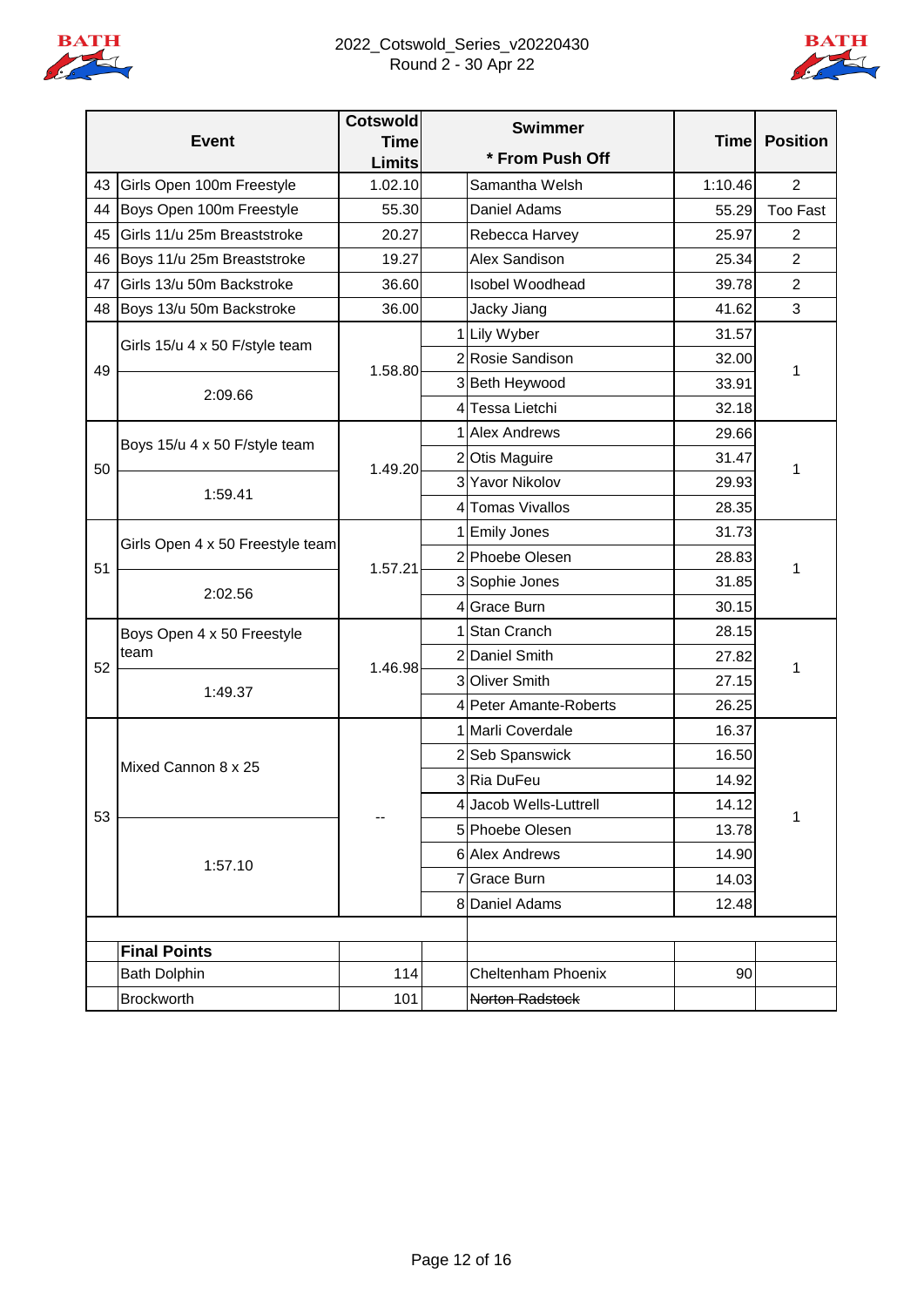



| <b>Event</b> |                                   | <b>Cotswold</b><br><b>Time</b> | 26-Feb-22 |                | 12-Mar-22 |                | 26-Mar-22 |                 | 30-Apr-22   |                | 14-May-22 |         |
|--------------|-----------------------------------|--------------------------------|-----------|----------------|-----------|----------------|-----------|-----------------|-------------|----------------|-----------|---------|
|              |                                   | Limits                         | Time      | Postion Time   |           | Postion        | Time      | Postion         | <b>Time</b> | Postion        | Time      | Postion |
| $\mathbf{1}$ | Girls 15/u 4x1 Ind. Medley        | 1.17.75                        | 1:30.11   | 4              | 01:19.24  | 2              | 1:19.18   |                 | 1:21.12     | 2              |           |         |
|              | 2 Boys 15/u 4x1 Ind. Medley       | 1.10.39                        | 1:17.60   | 3              | 01:14.60  | $\mathsf{2}$   | 1:14.51   | $\overline{2}$  | 1:17.91     | 2              |           |         |
|              | 3 Girls Open 4x1 Ind. Medley      | 1.15.51                        | 1:16.87   | $\overline{2}$ | 01:18.86  | 1 <sup>1</sup> | 1:18.25   |                 | 1:17.03     |                |           |         |
|              | 4 Boys Open 4x1 Ind Medley        | 1.06.34                        | 1:10.37   | 3              | 01:09.16  | $\overline{2}$ | 1:12.12   | $\overline{2}$  | 1:08.91     |                |           |         |
|              | 5 Girls 11/u 25m Freestyle        | 14.78                          | 18.21     | $\overline{2}$ | 17.72     | $\overline{2}$ | 18.84     | 4               | 16.96       | $\overline{2}$ |           |         |
|              | 6 Boys 11/u 25m Freestyle         | 14.81                          | 19.70     | Girl           | 16.76     |                | 21.20     | 2               | 17.06       |                |           |         |
|              | 7 Girls 13/u 50m Breaststroke     | 41.70                          | 45.26     | $\overline{2}$ | 49.12     | 3              | 41.36     | <b>Too Fast</b> | 45.12       | $\overline{2}$ |           |         |
|              | 8 Boys 13/u 50m Breaststroke      | 41.80                          | 44.92     | $\mathbf{1}$   | 53.03     | $\overline{3}$ | 54.66     | 3               | 53.00       | 3              |           |         |
|              | 9 Girls 15/u 50m Backstroke       | 33.80                          | 34.59     | $\overline{2}$ | 35.95     |                | 37.13     | 2               | 37.28       | $\overline{3}$ |           |         |
|              | 10 Boys 15/u 50m Backstroke       | 33.10                          | 36.67     | 3              | 37.72     | 3              | 38.03     | 3               | 36.78       | 3              |           |         |
|              | 11 Girls Open 100m Butterfly      | 1.11.70                        | 1:21.30   | 1              | 01:15.18  | 2              | 1:13.91   |                 | 1:22.32     | DQ             |           |         |
|              | 12 Boys Open 100m Butterfly       | 1.01.90                        | 1:19.47   | 4              | 01:10.03  | 3              | 1:09.31   | 2               | 1:09.75     |                |           |         |
|              | 13 Girls 11/u 4 x 25 Medley team  | 1.09.33                        | 1:26.61   | 4              | 01:20.82  |                | 01:23.57  |                 | 1:23.59     |                |           |         |
|              | 14 Boys 11/u 4 x 25 Medley team   | 1.08.69                        | 0         | No Team        |           | OA<br>Swimmer  | 01:25.39  | $\overline{2}$  | 1:25.15     |                |           |         |
|              | 15 Girls 13/u 4 x 25 F/style team | 57.67                          | 1:06.60   | 2              | 01:06.22  | DQ             | 01:04.34  |                 | 1:07.21     | 2              |           |         |
|              | 16 Boys 13/u 4 x 25 F/style team  | 55.07                          | (1:04.94) | OA<br>Swimmer  | 01:03.77  | 1              | 01:07.37  | 3               | 1:01.50     |                |           |         |
|              | 17 Girls 15/u 50m Breaststroke    | 38.50                          | 41.12     | 1              | 40.91     | 3              | 40.90     |                 | 45.03       | 3              |           |         |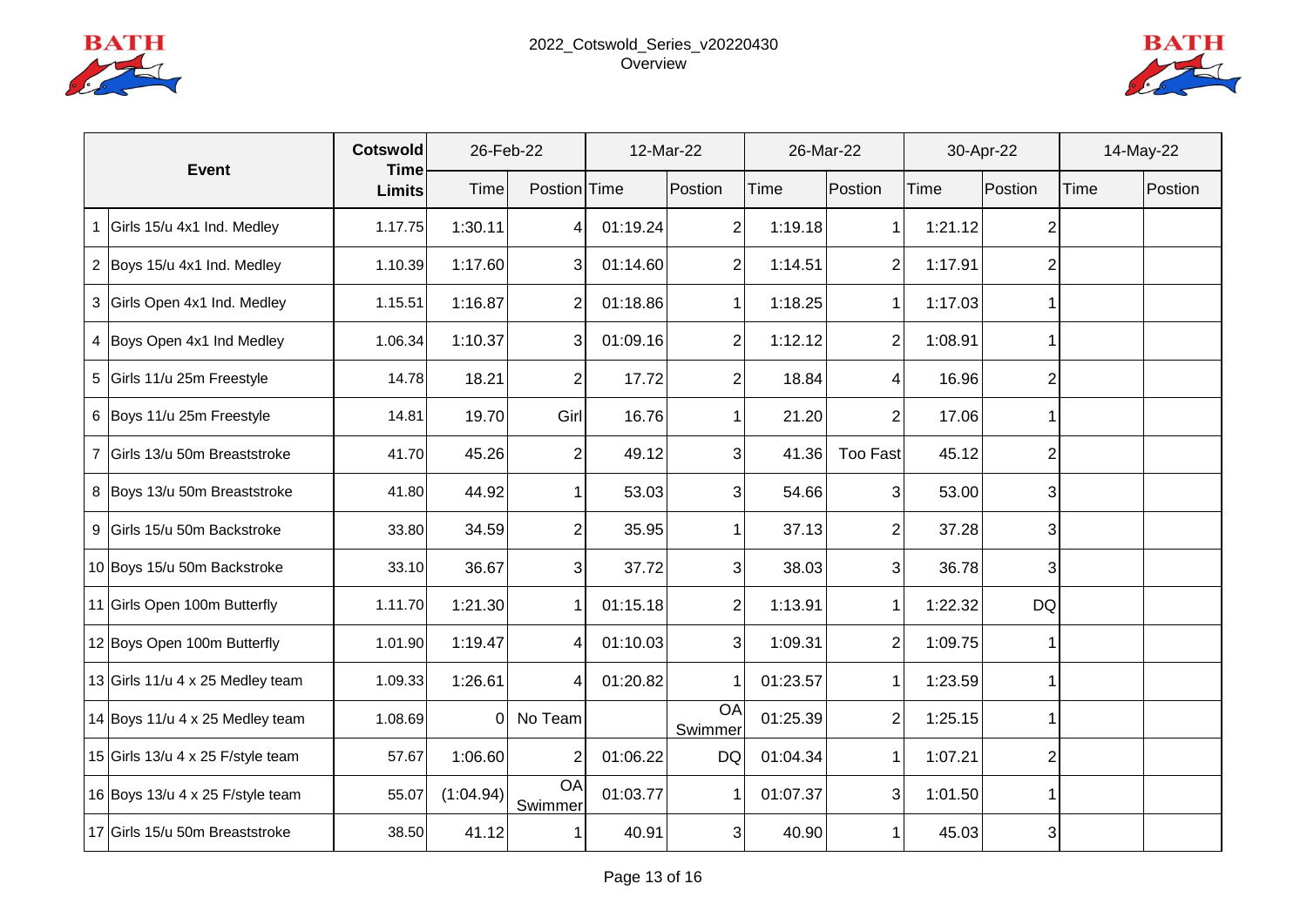



| <b>Event</b> |                                  | <b>Cotswold</b><br><b>Time</b> |           | 26-Feb-22      |          | 12-Mar-22       |           | 26-Mar-22      |             | 30-Apr-22       |      | 14-May-22 |  |
|--------------|----------------------------------|--------------------------------|-----------|----------------|----------|-----------------|-----------|----------------|-------------|-----------------|------|-----------|--|
|              |                                  | <b>Limits</b>                  | Time      | Postion Time   |          | Postion         | Time      | Postion        | <b>Time</b> | Postion         | Time | Postion   |  |
|              | 18 Boys 15/u 50m Breaststroke    | 37.40                          | 37.72     | 1              | 39.99    | 2               | 37.58     |                | 36.72       | <b>Too Fast</b> |      |           |  |
|              | 19 Girls open 100m Backstroke    | 1.09.50                        | 1:15.94   | $\overline{2}$ | 01:19.04 | $\overline{2}$  | 1:14.81   | $\overline{2}$ | 1:14.07     | 2               |      |           |  |
|              | 20 Boys open 100m Backstroke     | 1.03.40                        | 1:12.62   | $\overline{2}$ | 01:00.60 | <b>Too Fast</b> | 1:12.99   | $\mathbf 1$    | 1:12.09     |                 |      |           |  |
|              | 21 Girls 11/u 25m Butterfly      | 16.16                          | 18.69     | $\mathbf{1}$   | 19.02    |                 | 18.21     | 3              | 17.56       |                 |      |           |  |
|              | 22 Boys 11/u 25m Butterfly       | 16.39                          | 18.67     | Girl           | 18.76    | 2               | 18.90     | 1              | 19.19       | 2               |      |           |  |
|              | 23 Girls 13/u 50m Freestyle      | 30.50                          | 32.72     | $\mathbf{1}$   | 32.23    |                 | 32.71     | 1              | 32.21       |                 |      |           |  |
|              | 24 Boys 13/u 50m Freestyle       | 30.60                          | 33.18     | $\overline{2}$ | 34.44    | 2               | 33.67     | 2              | 34.56       | 2               |      |           |  |
|              | 25 Girls 15/u 4 x 50 Medley team | 2.12.90                        | 2:20.91   | $\mathbf{1}$   | 02:22.02 |                 | (2:19.52) | <b>DQ</b>      | 2:23.32     | <b>DQ</b>       |      |           |  |
|              | 26 Boys 15/u 4 x 50 Medley team  | 2.02.60                        | (2:27.50) | <b>DQ</b>      | 02:28.44 | 3               | 2:23.64   | $\overline{2}$ | 2:16.81     |                 |      |           |  |
|              | 27 Girls Open 4 x 50 Medley team | 2.11.07                        | 2:20.63   | $\mathbf 1$    | 02:20.45 |                 | 2:17.11   |                | 2:17.97     |                 |      |           |  |
|              | 28 Boys Open 4 x 50 Medley team  | 1.59.44                        | 2:13.63   | 3              | 02:02.84 |                 | 2:14.62   | 3              | 2:07.97     |                 |      |           |  |
|              | 29 Girls 11/u 25m Backstroke     | 18.12                          | 18.45     | 1              | 18.77    |                 | 22.05     | 3              | 18.72       |                 |      |           |  |
|              | 30 Boys 11/u 25m Backstroke      | 18.22                          | 23.93     | Girl           | 25.43    | 4               | 18.74     |                | 18.32       |                 |      |           |  |
|              | 31 Girls 13/u 50m Butterfly      | 35.00                          | 36.41     | $\overline{2}$ | 46.80    | Δ               | 36.29     |                | 36.03       | 2               |      |           |  |
|              | 32 Boys 13/u 50m Butterfly       | 35.50                          | 44.16     | 3 <sup>1</sup> | 44.92    | 2               | 41.74     | 3              | 42.22       |                 |      |           |  |
|              | 33 Girls 15/u 50m Freestyle      | 29.30                          | 30.11     | 1              | 31.94    | $\overline{2}$  | 31.55     |                | 31.97       | 2               |      |           |  |
|              | 34 Boys 15/u 50m Freestyle       | 28.10                          | 30.23     | 1              | 33.35    | 3               | 36.61     | Δ              | 30.68       | 3               |      |           |  |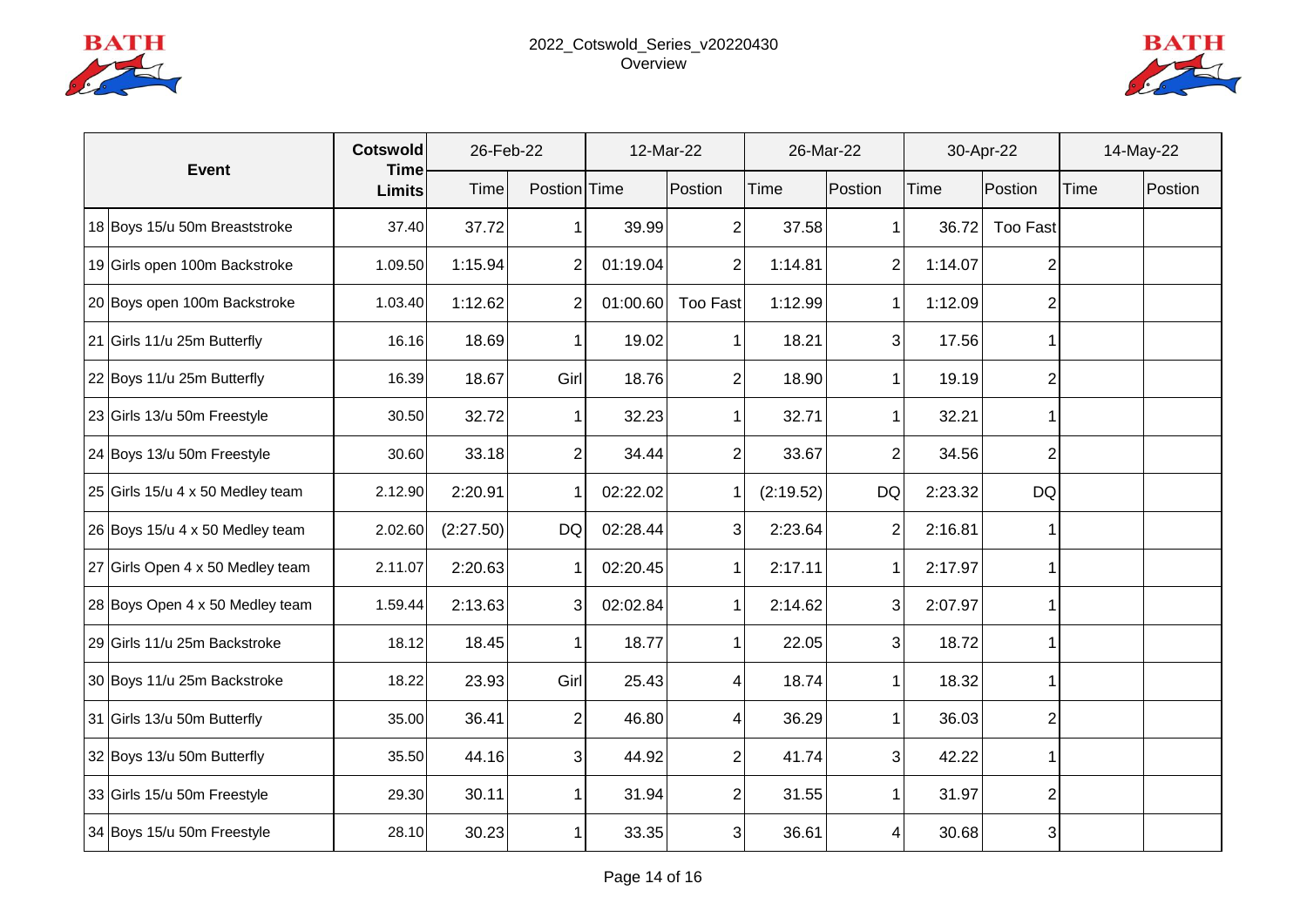



| <b>Event</b>                        | <b>Cotswold</b><br><b>Time</b> |           | 26-Feb-22            | 12-Mar-22 |               | 26-Mar-22 |                | 30-Apr-22 |                 | 14-May-22 |         |
|-------------------------------------|--------------------------------|-----------|----------------------|-----------|---------------|-----------|----------------|-----------|-----------------|-----------|---------|
|                                     | <b>Limits</b>                  | Time      | Postion Time         |           | Postion       | Time      | Postion        | Time      | Postion         | Time      | Postion |
| 35 Girls Open 100m Breaststroke     | 1.22.10                        | 1:31.86   | 1                    | 01:26.94  | 2             | 1:23.69   | 2              | 1:30.06   | 2               |           |         |
| 36 Boys Open 100m Breaststroke      | 1.13.90                        | 1:22.07   | $\overline{2}$       | 01:20.16  | 2             | 1:21.20   | $\overline{2}$ | 1:21.60   |                 |           |         |
| 37 Girls $11/u$ 4 x 25 F/style team | 59.12                          | 1:15.10   | 3 <sub>l</sub>       | 01:13.70  |               | 01:17.62  | 4              | 1:10.22   |                 |           |         |
| 38 Boys 11/u 4 x 25 F/style team    | 59.24                          |           | 00:00.00 No Team     |           | OA<br>Swimmer | 01:16.91  | $\overline{3}$ | 1:13.10   |                 |           |         |
| 39 Girls $13/u$ 4 x 25 Medley team  | 1.04.60                        | 1:12.63   | $\mathbf 1$          | 01:14.87  |               | 01:13.28  | 1 <sup>1</sup> | 1:19.75   | 3               |           |         |
| 40 Boys 13/u 4 x 25 Medley team     | 1.02.14                        | (1:18.53) | <b>OA</b><br>Swimmer | 01:17.23  |               | 01:21.89  | $\overline{3}$ | 1:21.19   | 3               |           |         |
| 41 Girls 15/u 50m Butterfly         | 32.50                          | 33.95     | 1                    | 34.92     | 2             | 34.78     | 2              | 34.53     |                 |           |         |
| 42 Boys 15/u 50m Butterfly          | 31.50                          | 36        | <b>DQ</b>            | 36.32     | 4             | 31.92     | 1              | 32.47     | $\overline{2}$  |           |         |
| 43 Girls Open 100m Freestyle        | 1.02.10                        | 1:06.37   | $\mathbf{1}$         | 01:11.98  | 3             | 1:07.66   | $\overline{2}$ | 1:10.46   | 2               |           |         |
| 44 Boys Open 100m Freestyle         | 55.30                          | 1:00.72   | $\overline{2}$       | 57.78     |               | 59.56     | 2              | 55.29     | <b>Too Fast</b> |           |         |
| 45 Girls 11/u 25m Breaststroke      | 20.27                          | 27.13     | 4                    | 21.17     |               | 20.84     | 1              | 25.97     | 2               |           |         |
| 46 Boys 11/u 25m Breaststroke       | 19.27                          | 25.72     | $\overline{2}$       | 27.08     | 3             | 25.83     | 3              | 25.34     | 2               |           |         |
| 47 Girls 13/u 50m Backstroke        | 36.60                          | 40.51     | $\overline{2}$       | 42.31     | 4             | 37.84     |                | 39.78     | 2               |           |         |
| 48 Boys 13/u 50m Backstroke         | 36.00                          | 42.23     | $\mathbf{1}$         | 45.75     | 3             | 42.10     | 3              | 41.62     | 3               |           |         |
| 49 Girls $15/u$ 4 x 50 F/style team | 1.58.80                        | 2:07.33   | $\mathbf 1$          | 02:04.98  |               | 02:07.69  | 1              | 2:09.66   |                 |           |         |
| 50 Boys 15/u 4 x 50 F/style team    | 1.49.20                        | 2:05.91   | $\mathbf 1$          | 02:05.38  | 2             | 02:05.15  | 3              | 1:59.41   | 1               |           |         |
| 51 Girls Open 4 x 50 Freestyle team | 1.57.21                        | 2:02.81   | $\mathbf{1}$         | 02:03.83  |               | 02:01.85  | 1              | 2:02.56   | 1               |           |         |